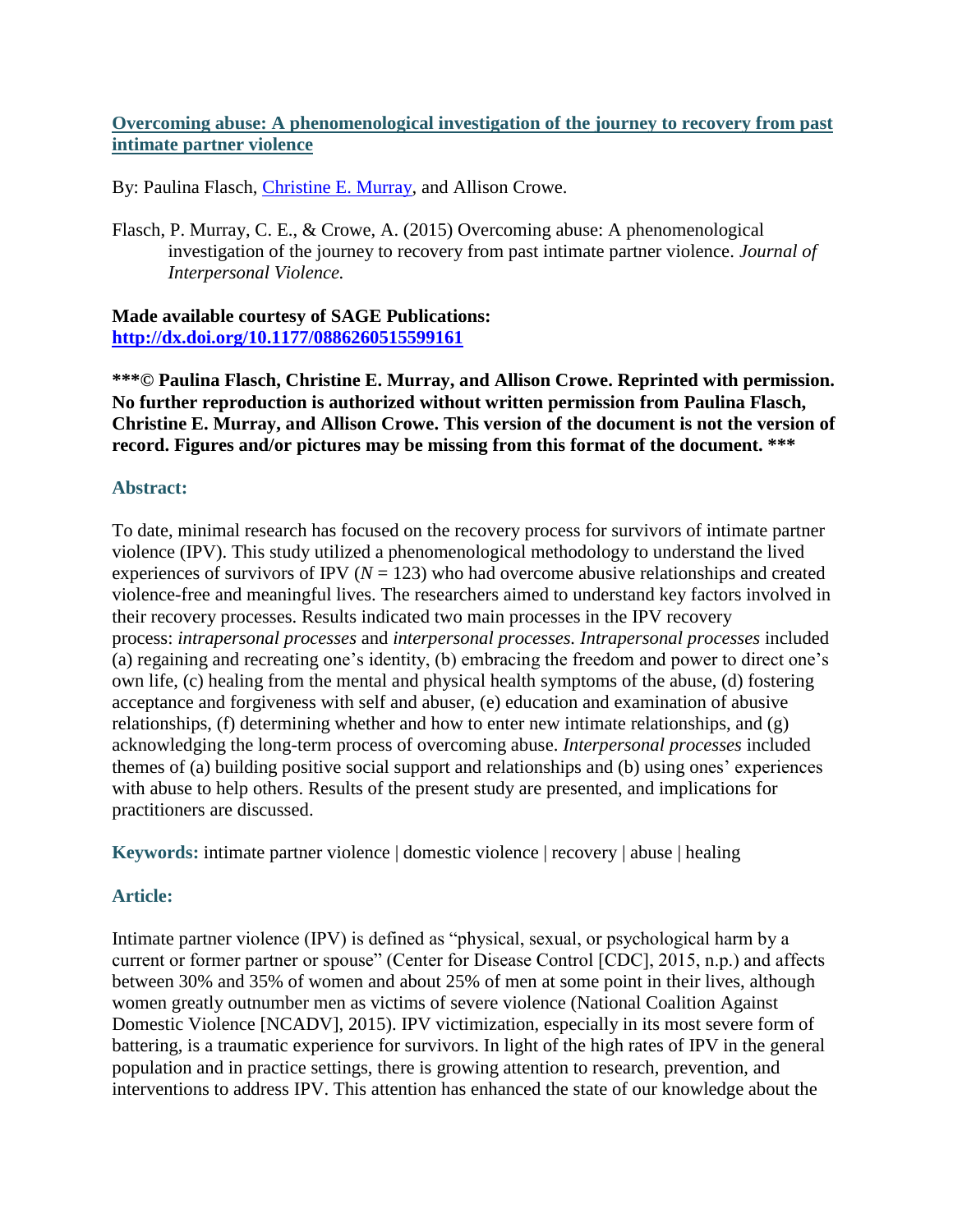dynamics of abuse, as well as about the safety risks that survivors face within abusive relationships, while they are in the process of leaving. Most interventions described in the literature focus on the immediate needs often found in domestic violence shelters and agencies, especially those centering around safety and crisis management (Allen & Wozniak, 2010). These are indeed important developments, as it is critical for professionals to know how to address the crisis-focused needs of survivors to engage multidisciplinary community partners to help survivors achieve safety and to hold offenders accountable.

To date, minimal research has been done on the recovery process following an abusive relationship (Allen & Wozniak, 2010). Historically, most research on abuse and trauma has focused on symptoms and pathology (Ai & Park, 2005; Burt & Katz, 1987; Song, 2012). Existing research suggests that survivors may face many long-term consequences from their abuse, including mental health symptoms (e.g., post-traumatic stress disorder [PTSD] and depression), long-term physical health consequences, negative career and educational outcomes, and an increased risk of experiencing additional abusive relationships (Tjaden & Thoennes, 2000; World Health Organization [WHO], 2012). Although topics of resilience and wellness for survivors are beginning to gain attention in the literature (Ai & Park, 2005), much of the existing research has focused on the long-term negative effects of IPV.

Despite the bleak view that research paints of the longer term negative impacts that survivors of IPV may face, many go on to build safe, healthy, nonviolent lives and relationships. Our own research (e.g., Murray & Crowe, 2015; Murray & Crowe, in press; Murray & Crowe, under review; Murray, Crowe, & Brinkley, 2015; Murray, Crowe, & Flasch, 2015; Murray, King, Crowe, & Flasch, in press) provides evidence of this and includes hundreds of survivors of abusive relationships. Although many of these participants described ongoing challenges they continued to face at the time of participating in our research, the vast majority also described successes, strengths, and resources they developed in the aftermath of abusive relationships. That so many people face the trauma of abuse and still go on to lead positive, fulfilling lives demonstrates the importance of understanding the factors and processes that can best support survivors in overcoming abuse and minimizing the negative consequences associated with it.

Thus, the purpose of this study was to use a phenomenological qualitative research methodology to identify the lived experiences and individual processes involved in overcoming past abuse. We use the term *overcoming past abuse* to describe the processes experienced by people who have been abused within an intimate relationship as they move forward following the abuse to achieve positive, satisfying lives and relationships, as well as optimal functioning in various areas of their lives. Survivors of past abusive relationships  $(N = 123)$  who had been out of any abusive relationships for at least 2 years completed a narrative survey about their experiences with overcoming past abuse. To be encompassing, our inclusion criteria for the study did not discriminate between the type and magnitude of abuse that survivors had experienced; this is both a strength and a limitation, as we gained representative experiences of survivors; however, the recovery processes may differ depending on the individual experiences of women, based on the types of abuse and magnitude. Nevertheless, there was considerable homogeneity in the sample, where 98.4% of participants had experienced emotional or psychological abuse, 82.9% had experienced physical abuse, and 70.7% had experienced sexual abuse by their abusive partners. A complete description of participants is found in Table 1.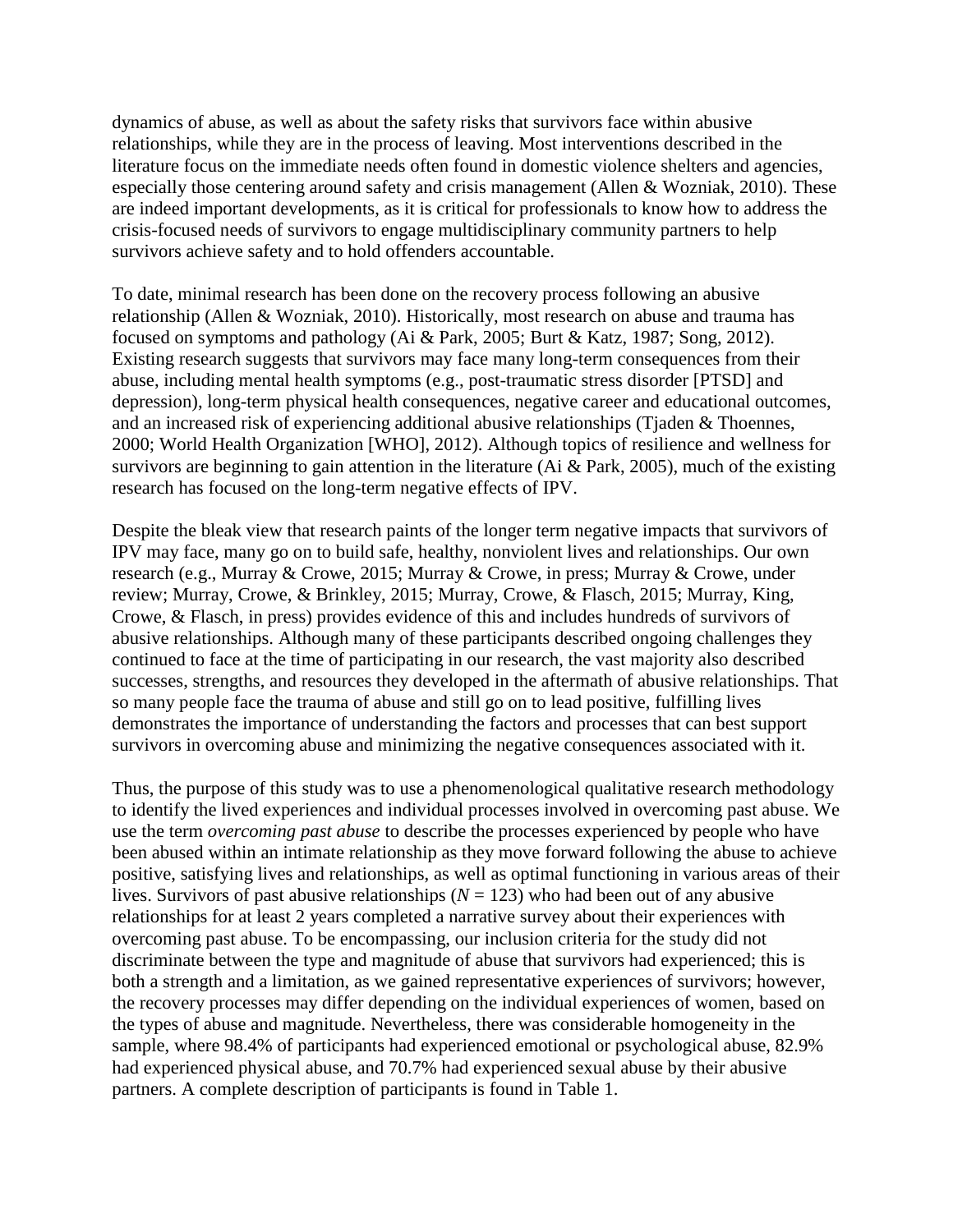| Participants' Demographic Information                                  | % of Sample  |
|------------------------------------------------------------------------|--------------|
| Age                                                                    |              |
| $M = 41$                                                               |              |
| $SD = 11.5$<br>$Range = 21-70$                                         |              |
| Gender                                                                 |              |
| Female                                                                 | 95.1         |
| Male                                                                   | 2.6          |
| Other/not reported                                                     | 2.6          |
| Ethnicity<br>Caucasian/White                                           | 83.7         |
| Hispanic/Latino/Latina                                                 | 8.9          |
| African American/Black                                                 | 4.1          |
| Other                                                                  | 3.3          |
| Native American<br>Asian                                               | 2.4<br>0.8   |
| Geographic region                                                      |              |
| United States (31 states represented)                                  | 83           |
| Australia                                                              | 6.5          |
| Other countries                                                        | 6.5          |
| Europe                                                                 | 4            |
| Educational background<br>Bachelor's degree                            | 33.3         |
| High school diploma/GED                                                | 30           |
| Associate's degree                                                     | 16.3         |
| Graduate degree                                                        | 14.6         |
| Other                                                                  | 4.1          |
| Not reported<br>Household income                                       | 1.6          |
| <us\$30,000< td=""><td>42.3</td></us\$30,000<>                         | 42.3         |
| US\$30,000-US\$59,000                                                  | 30.9         |
| US\$60,000-US\$100,000                                                 | 16.3         |
| >US\$100,000                                                           | 9.8          |
| Not reported<br>Current relationship status                            | 0.8          |
| Married                                                                | 23.6         |
| Single                                                                 | 20.3         |
| Committed relationship, living together                                | 17.1         |
| Divorced                                                               | II.4         |
| Committed relationship, not living together                            | 10.6         |
| Separated                                                              | 6.5<br>4.1   |
| Dating but not in committed relationship<br>Other                      | 4.1          |
| Legally recognized civil union or domestic partnership                 | 1.6          |
| Not reported                                                           | 0.8          |
| Children                                                               |              |
| Children (total)<br>Children with abusive partner                      | 73.2<br>50.4 |
| No children                                                            | 26.8         |
| Number of past abusive relationships                                   |              |
| $M = 1.83$                                                             |              |
| $SD = 1.12$                                                            |              |
| $Range = 1-7$<br>$Mode = 1$                                            | 51.2         |
| Abusive partner's sex                                                  |              |
| Different from participant                                             | 93.5         |
| Same as participant                                                    | 4.9          |
| Other/not reported                                                     | 1.6          |
| Length (in years) of abusive relationship<br>$M = 8.14$                |              |
| $SD = 6.69$                                                            |              |
| $Range = 0.29$                                                         |              |
| Type of abuse                                                          |              |
| Emotional/psychological                                                | 98.4         |
| Physical                                                               | 82.9         |
| Sexual<br>Other (e.g., spiritual, stalking, financial, cyber bullying, | 70.7<br>42.3 |
| threats to children)                                                   |              |
| Abuser legal punishment?                                               |              |
| No                                                                     | 62.6         |
| Yes                                                                    | 37.4         |
| Current contact with former partner (e.g., shared custody)             | 69.9         |
| No                                                                     |              |

percentages is greater than 100%. GED = general education diploma.

In recognition of the diversity of experiences of survivors of abuse, our goal was to explore the lived experiences and common processes that long-term survivors of IPV experience, in a large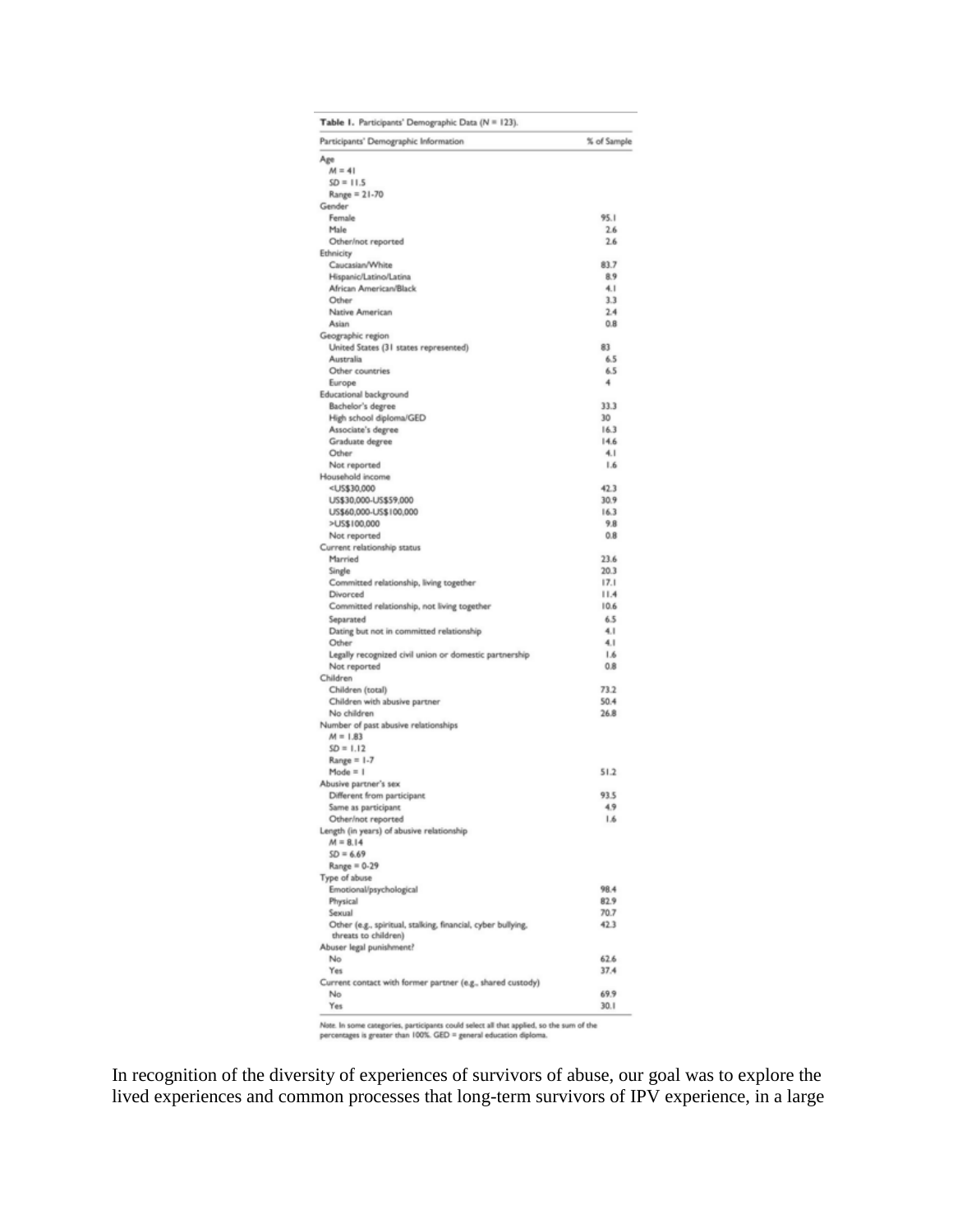diverse sample of individuals. Before describing the current study, we review the literature on the long-term impacts of abuse, with a particular focus on how survivors overcome abuse.

# **Literature Review**

Three themes in the literature regarding the process of overcoming past abuse include (a) the potential for post-traumatic growth, (b) variability in the extent to which the identity of *abuse survivor* is central to survivors' overall identities, and (c) the processes involved in overcoming past abuse. These themes are discussed in the following section, which concludes with a summary of the key findings to date that provide the foundation for the current study.

# **Posttraumatic Growth Following IPV Victimization**

The potential negative consequences of IPV victimization are well documented (e.g., Tjaden  $\&$ Thoennes, 2000; WHO, 2012) and will not be discussed in detail here. Despite the risk of myriad negative outcomes, Ai and Park (2005) suggested that it is important to focus on the positive growth that can occur following a traumatic experience, even as negative symptoms and consequences are addressed as well. Very few previous studies have focused on optimal health and wellness as outcomes, focusing more on being free from violence and symptoms (Allen & Wozniak, 2010). However, research on trauma has gradually shifted to a focus on more of the positive, growth-engendering processes that can result from trauma (Ai & Park, 2005). The growth that follows a traumatic experience has been referred to as post-traumatic growth (Ai & Park, 2005). Some of the positive outcomes that may stem from a traumatic experience include the following: more adaptive views on life, stronger coping skills, new or fortified personal and relational resources (Ai & Park, 2005); a sense of thriving (Allen & Wozniak, 2010); a greater understanding of one's needs, increased assertiveness and independence, a greater sense of self-worth, increased awareness of social justice issues, greater feelings of control (Burt & Katz, 1987); and satisfaction with one's life and relationships, personal growth, and motivation to take action to improve one's life (Song, 2012). Examining the positive outcomes of trauma does not mean that trauma is a positive experience; rather, it reflects the potential that growth may occur as a by-product of these experiences (Burt & Katz, 1987).

## **The Centrality of the Identity as an Abuse Survivor**

Survivors vary in the extent to which their experiences with past abuse become a central part of their overall identities. Assuming the identity of a survivor may not always represent the optimal outcome for healing. Wuest and Merritt-Gray (2001) wrote that the term *survivor*

> still gives primacy to the abuse in women's lives, even though women in this stage are clearly taking on a new image and no longer see abuse or the survival experiences as the centre of their existence ... Any label applied by socially defined experts has the potential to take away from the woman's redefinition of herself, and we need to ask ourselves who the label serves. (p. 91)

In short, a primary identity as a survivor still defines the person in relation to the abuse they experienced. An assumption underlying the current study described in this article is that there is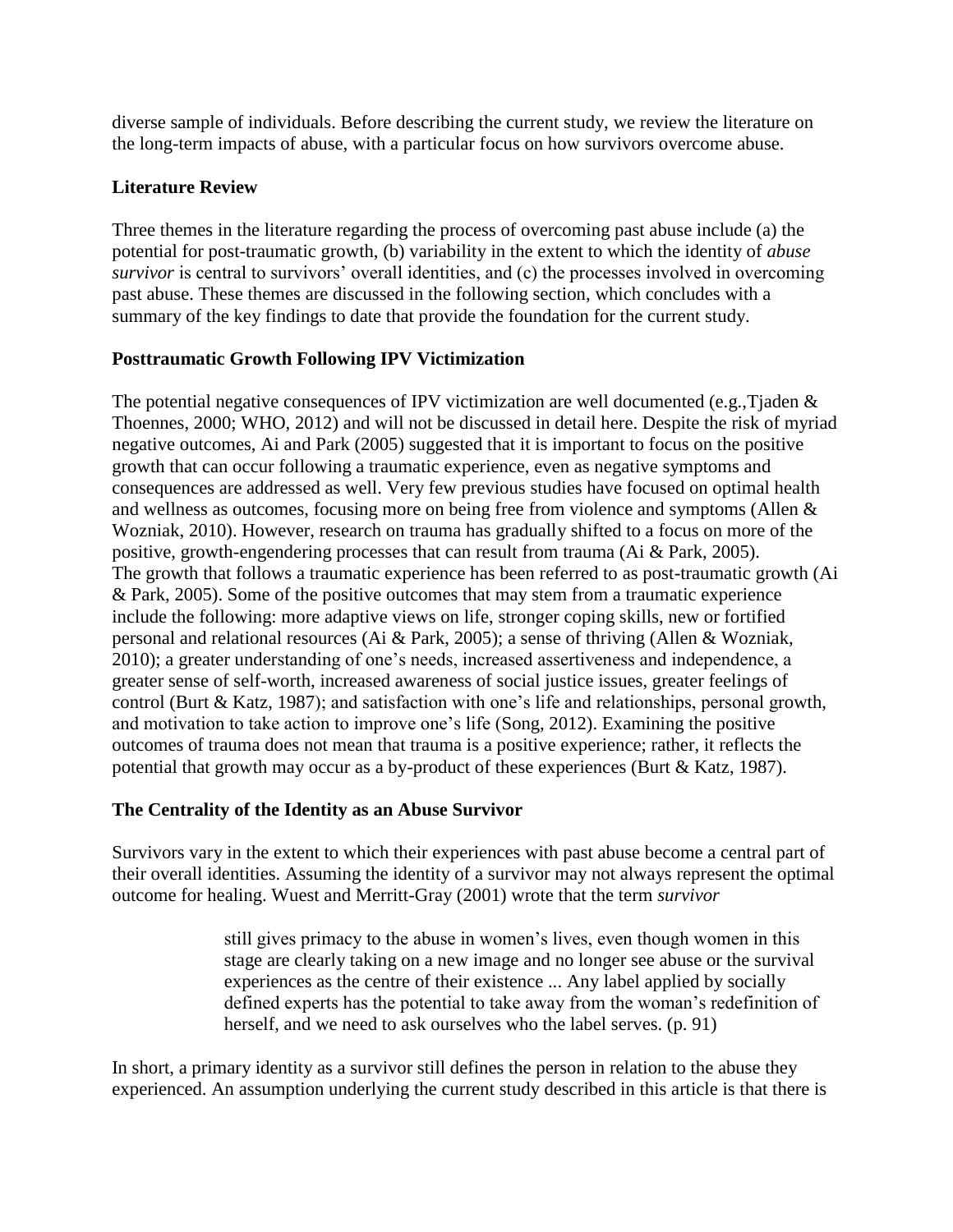no single way to define a positive or healthy identity as to whether and how one may integrate survivorship into their identity. For some, an ongoing identity as a survivor may feel like a badge of honor. For others, such an identity serves as a constant reminder of past negative experiences and the shame and guilt they faced in relation to them. As we have engaged in research with hundreds of survivors who experienced past abuse within intimate relationships, we have grappled with the appropriate terminology to use in response to the question: "If it is considered progress to move from viewing oneself as a victim to viewing oneself as a survivor, then what, if anything, comes after survivor?" For semantic purposes, we follow Murray and Graves's (2012) use of the term *survivor* to describe "individuals who have become permanently separated from their experiences of battering victimization" (p. 16). However, in our view, people ultimately may reclaim an identity that belonged to them all the time—that of a human being, a complete self, and a unique and valuable individual who has a unique and important contribution to make through their lives. The salience that each person ascribes to the centrality of their past experiences of abuse to their overall identity will vary. From a constructivist standpoint, we advocate for allowing for an inclusive view of positive outcomes in terms of how "successful overcoming" will be achieved. For some, the identity of survivor will be a central indicator of success. For others, the survivor identity will become a distant memory over time that is not central to their overall identity. We advocate for a lens for research and practice that validates individuals' unique opportunity to define this identity for themselves, especially as it relates to their overall health and well-being.

#### **The Process of Recovering and Healing From Past IPV**

According to Allen and Wozniak (2010), recovering from a past abusive relationship is "a social, spiritual, cultural, and psychological process" (p. 37). Similarly, Farrell (1996)described this process as "a multidimensional phenomenon consisting of physical, mental, and spiritual components . . . [that involves] . . . reconnecting the fragments of the self by putting into perspective the past experiences of abuse" (p. 31). The healing process is not prescriptive or sequential, but rather it is a long-term process that can vary widely (Farrell, 1996). Unique individual factors can either hinder the recovery process (e.g., a lack of resources) or help foster recovery (e.g., positive social support;Song, 2012).

Likewise, survivors may draw upon a range of strategies and resources to support their recovery process. For example, among one sample of 18 female survivors of trauma and comorbid disorders, women took care of themselves when facing challenges in the following ways: by making connections with others, drawing upon spiritual beliefs, engaging in bodywork and physical activity, using decision-making skills, and other self-care strategies (Steinus & Veysey, 2005). The acceptability and applicability of these various strategies is likely to differ from person to person. Therefore, experiences of IPV recovery are diverse, so it is important in both research and practice to avoid overly prescriptive approaches (Alexander, Tracy, Radek, & Koverola, 2009). According toHou, Ko, and Shu (2013), "There is no specific time frame of recovering from IPV. To understand the recovery process of each woman's situation is important" (p. 171). A small number of researchers, using predominantly qualitative methodologies, have studied the recovery process for survivors of IPV. To provide a context for the current study, we review these in chronological order in this section.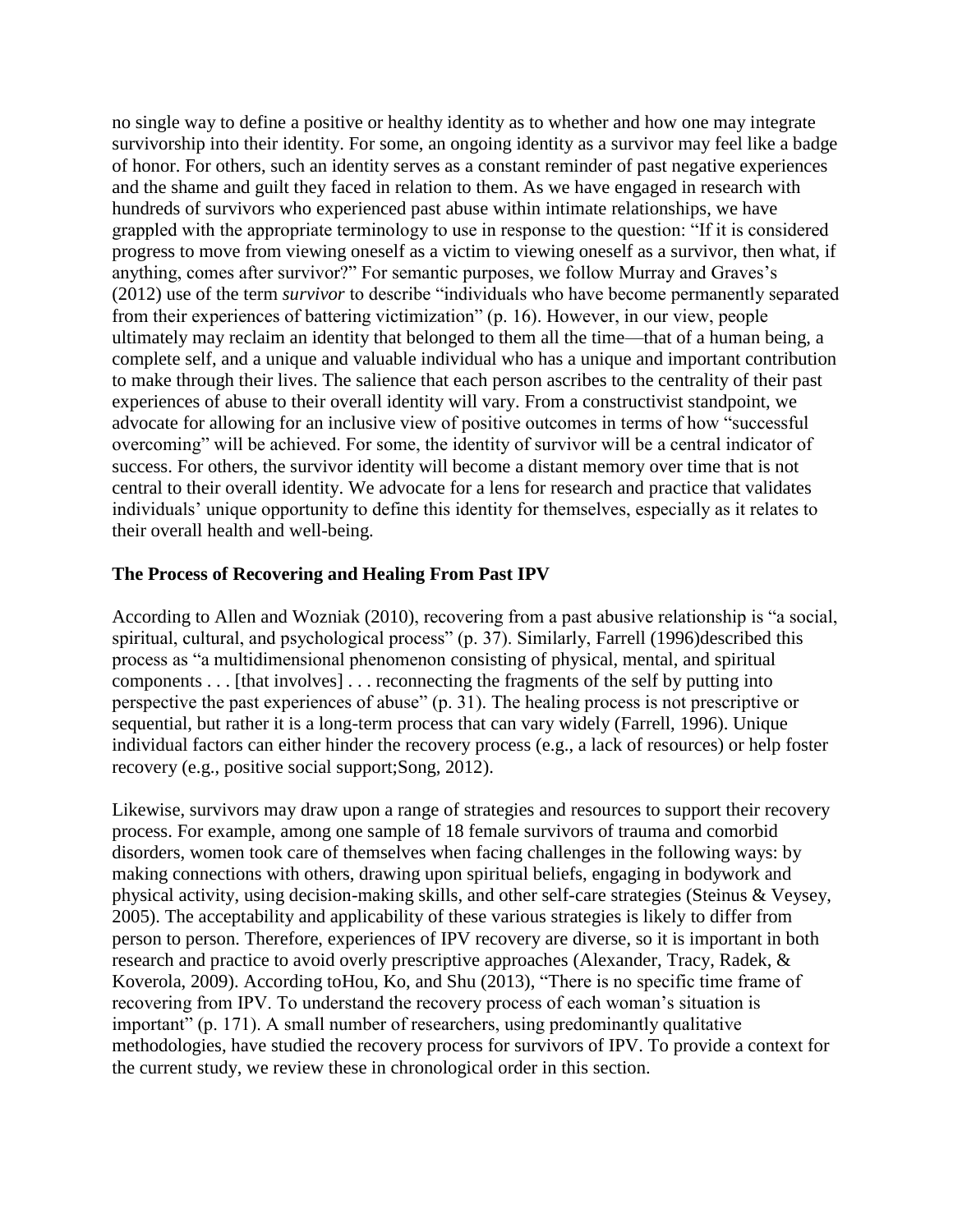### *The Reclaiming Self model*

The Reclaiming Self model, which is based on qualitative research that Merritt-Gray and Wuest (1995) conducted with survivors of IPV in rural Canada, describes the process through which survivors leave abusive relationships and establish safe, nonviolent lives and relationships. The process through which a survivor reclaims oneself involves both internal and external processes, affecting not only how they view themselves but also how they are connected with the world around them. The two stages of the model that address survivors' experiences after they have left the relationship are called *not going back* and *moving on* (Wuest & Merritt-Gray, 1999). In the *not going back* stage, survivors create new boundaries to separate themselves from their abusers, and they establish and maintain features of a life of their own. In the *moving on* stage, survivors create a life that is no longer defined by the past abusive experiences, such as by shifting its role in their identity, by fostering new relationships, and creating a new self-image (Wuest & Merritt-Gray, 2001). This may involve no longer adhering to the identities as a victim or survivor, which is referred to as putting it in its rightful place (Wuest & Merritt-Gray, 2001).

## *Farrell's themes in healing from IPV*

Farrell (1996) conducted a phenomenological study with seven women who had been abused by male partners, all of whom had been out of their abusive relationships for at least 1 year. Farrell identified four themes in the participants' experiences of healing. *Flexibility* involved acknowledging the past, modifying boundaries in relationships with others, and increasing one's resiliency and self-awareness. *Awakening* involved a process of realizing one's ability to make choices and move toward inner strength and peace. The *relationship* theme centered on participants' ability to integrate their sense of self, connect with others, and restore their ability to trust. Finally, the *empowerment* theme addressed participants' abilities to make choices for their lives and move toward personal accomplishments.

## *Smith's stages in recovering from past IPV*

Smith's (2003) qualitative study with 15 survivors of past abusive relationships focused on their experiences with recovering from abuse. Smith identified three stages in the journey of recovery from past IPV. The first phase involved *the abusive past* or leaving behind the relationship. The second phase encompassed the *struggles* the women faced as they moved beyond abuse. Finally, some women moved to the third phase of *healing and growth*. Some of the challenges these survivors faced in their recovery processes included letting go of the past, finding their voices, becoming self-reliant, rediscovering themselves, forgiving themselves and others, and finding a sense of purpose. Smith noted that some participants did not move into the healing phase but remained in the state of non-recovery.

## *Allen and Wozniak's Rites of Passage model*

Allen and Wozniak (2010) proposed a three-phase process of recovering from past abuse, which includes (a) *separation* or moving forward from the past ways of life; (b)*liminality*, which involves a period of uncertainty in which survivors reevaluate their roles and relationships in life; and (c) *incorporation*, in which a newly reintegrated identity emerges.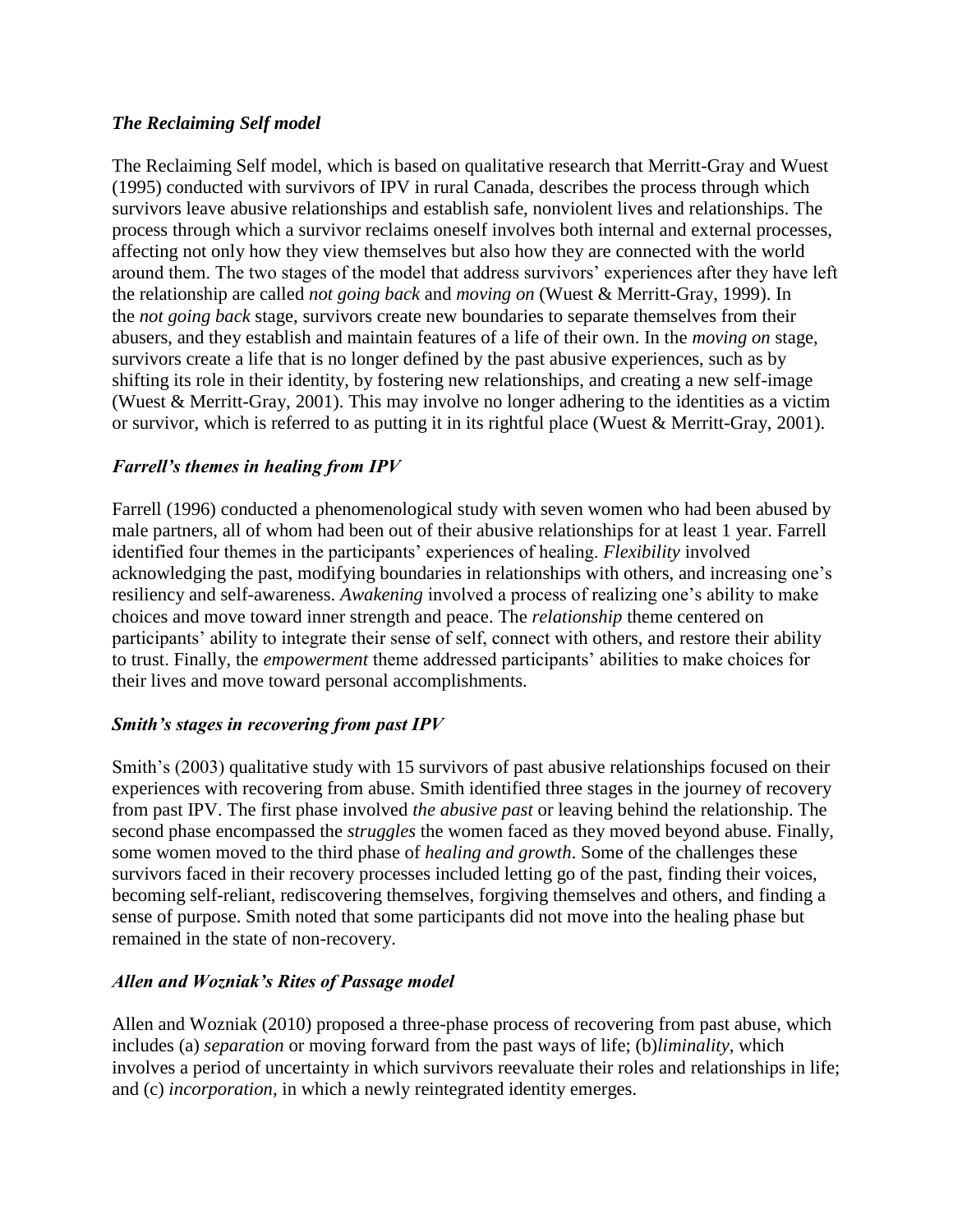### *Hou et al.'s Reconstructing the Self model*

Hou et al. (2013) examined the experiences of eight Taiwanese women as they recovered from a past abusive relationship. Based on this research, they described the recovery process as *reconstructing the self*, which encompassed four themes: feeling shame, creating mastery, recognizing the imperfect self, and embodying the self by helping others. This reconstructing process involved self-acceptance of the changes that they experienced internally and through reconnecting with others. Other common experiences among the sample included building autonomy and flexibility in their lives, accepting their personal limitations, reaching out for support, and making meaning of their experiences by helping others.

### *Summary*

Taken together, these prior studies provide an important foundation for understanding the process of recovering from past abusive intimate relationships. Although the specific themes and terminology varied across these studies, each one underscored the importance of viewing recovery from abuse as a set of multifaceted processes. Some of the researchers (e.g., Allen & Wozniak, 2010; Merritt-Gray & Wuest, 1995; Smith, 2003) viewed these processes as occurring in a sequential order over time, although the sequence may vary between individuals. Others (e.g., Farrell, 1996; Hou et al., 2013) focused more on generalized themes across survivors' experiences. Common elements that appeared in multiple studies included addressing and acknowledging the past abuse; promoting positive, meaningful relationships with people in survivors' social networks; developing personal resources; and moving toward an integrated, new sense of self. While these studies individually provide value to the research on recovery, they were all small, qualitative studies. Furthermore, it is not the goal of qualitative research to generalize findings (Hays & Wood, 2011), but rather to allow the findings to transfer (Creswell, 2013) to the population that was studied. Much of the research on recovery, including the aforementioned studies, typically uses homogeneous samples of primarily Caucasian women within a specific geographical context.

The current study expanded upon past studies by using a larger  $(N = 123)$  and more geographically diverse (i.e., 31 states and 8 countries were represented) sample. Thus, the current study illustrates findings that are unique and representative, as well as provides a framework for future research that will use more diverse methodologies to continue to expand upon the knowledge base for understanding and supporting long-term survivors of past abusive relationships.

## **Method**

The researchers of the present study chose to employ a phenomenological research methodology to get to the heart of the "lived experiences" (Creswell, 2013, p. 76) of long-term survivors of IPV and the processes by which they were able to overcome, or recover from, abuse, and how they made meaning of such processes. This study was part of a larger study that examined various processes of leaving and recovering from abusive relationships.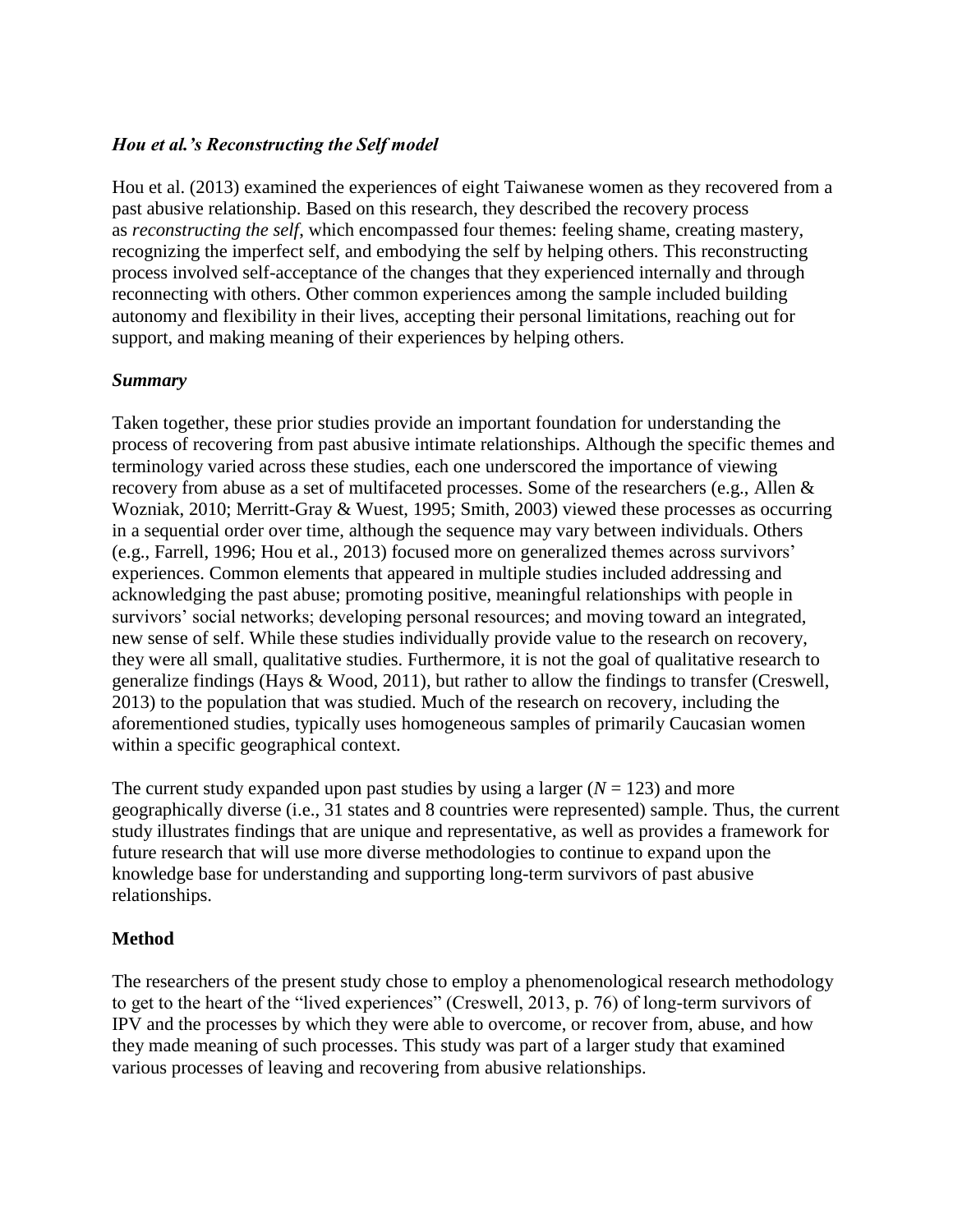#### **Research Team**

Two researchers are counselor educators and the other is a doctoral student in a counselor education program. The researchers all have a background of working with victims and survivors of IPV. In addition, the researchers have between 3 and 10 years of experience conducting research, advocacy work, and/or teaching in this area. Researchers' assumptions included views that (a) social stigma affects survivors and victims and affects the recovery process; (b) recovery is a complex process that not only comprised several common themes but is also experienced differently by each individual; (c) social support and resources play a major part in the recovery process; and (d) individuals have the ability to recover and lead peaceful, happy, and nonviolent lives.

### **Procedures and Survey Instrumentation**

While phenomenological studies typically employ interviews, our study utilized an online narrative survey questionnaire. While the intimate nature of an interview was sacrificed, we were able to gain extensive, rich narrative data from a geographically diverse sample that answered our research question and aided in transferability of our results. To obtain a large, geographically diverse sample, the researchers created an open-ended narrative survey that addressed participants' experiences of overcoming past abuse. The electronic survey was hosted on the secure Qualtrics Internet-based survey hosting platform. As an incentive for participation, all participants who completed the full survey were eligible to enter a drawing for one of two US\$50 store gift cards. The study was approved by two universities' Institutional Review Boards (IRBs), and participants were required to read and agree to an informed consent document. The survey took about 20 min to complete, and participants had the choice not to answer any questions they did not feel comfortable answering. The survey was developed for this study. Participants who met the eligibility criteria for the study and agreed to the terms of the informed consent document were presented with the full survey, which included three parts: (a) demographic characteristics, (b) background questions about participants' experiences with IPV, and (c) a series of questions about participants' experiences with overcoming past abuse, which was the focus of the larger study through which the data presented here on overcoming abuse were drawn. Based on phenomenological tradition (Moustakas, 1994), our main research question was as follows:

**Research Question 1:** What are the lived experiences of survivors of past abusive relationships who overcome past abuse and build safe, nonviolent lives and relationships?

The following open-ended questions were asked in Part 3 of the survey to address this question: (a) In your own words, please describe what you think it means to overcome past abuse within an intimate relationship? (b) Some of the survivors of IPV who participated in our past research described the process of overcoming abuse as a "journey." How does that term resonate with you and your own experiences? If you view your process as a journey, what were some key moments along the way since beginning the journey to where you are now? (c) What, if any, changes did you make in your life to overcome your experiences of abuse? (d) What message would you want to send to people who have recently left an abusive relationship? and (e) Please share any additional insights you would like to share about your experiences with overcoming abuse.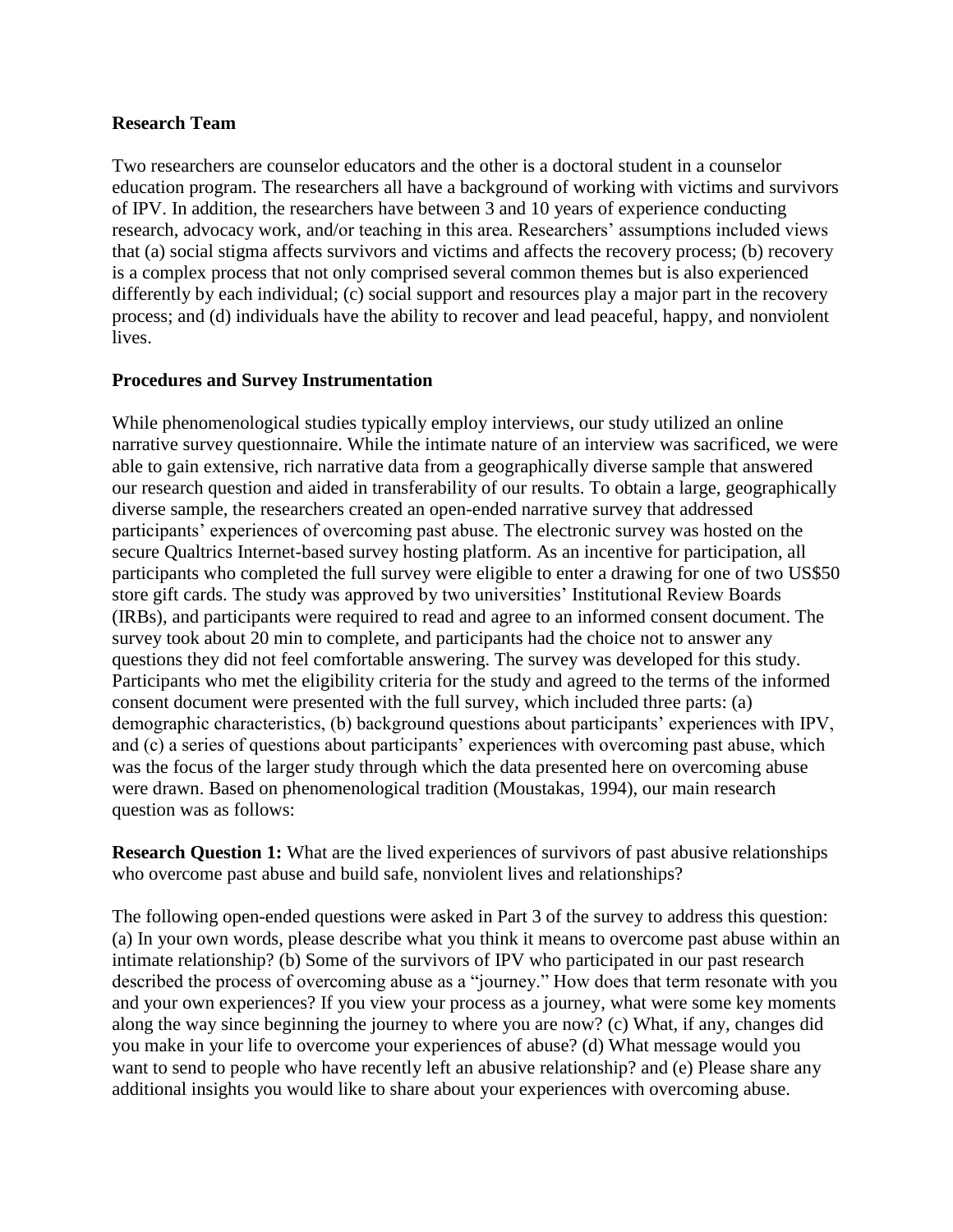### *Data analysis*

The researchers followed the steps outlined for data analysis consistent with the phenomenological research tradition (e.g., Creswell, 2013; Hays & Wood, 2011;Moustakas, 1994; Wertz, 2005). The researchers engaged in a coding process using a hierarchical emergent coding strategy, where participants' narrative responses were examined. The researchers first engaged in *horizontalization* by reading and re-reading the transcripts and highlighting statements, sentences, or quotes (referred to as*meaning units*) that provided information about *how* the participants experienced the phenomenon. Each researcher completed *horizontalization* independently of each other. The researchers then compared notes, consolidated duplicated or repetitive meaning units, and combined these to create a final list. These were then further broken down into overarching *themes*, which included interpersonal and intrapersonal processes. Using the meaning units and themes, the researchers engaged in writing the*textural* and *structural descriptions*, which described what the participants experienced and the context and setting of the phenomenon. After this process, the *essential invariant structure* of the study was completed, which provided the essence of the participants' experiences or the common experiences.

### *Trustworthiness*

In qualitative research, trustworthiness refers to measures taken to increase the validity of the data (Moustakas, 1994). Several methods recommended in the literature (e.g.,Creswell, 2013; Polkinghorne, 1989) were used to ensure trustworthiness in the present study. For instance, the researchers engaged in epoché by bracketing their experiences and acknowledging their assumptions and personal experiences with the topic (Husserl, 1939/1954; Wertz, 2005). In addition, researchers did not complete a thorough literature review until after the data analysis process to decrease chances of influence, which may alter or create bias in the data collection procedure (Creswell, 2013; Wertz, 2005). The researchers kept a detailed audit trail by maintaining records of the data process, in addition to maintaining a field journal. *Triangulation* was used by gaining national and international perspectives in addition to regional and local ones. In the data analysis procedures, the researchers conducted *horizontalization* of the data independently of each other to account for bias and to increase trustworthiness.

#### **Participants and Recruitment**

Participants were recruited through a purposive convenience sampling method. A variety of electronic platforms were utilized, such as social media sites (e.g., domestic violence service agencies, national domestic violence advocacy organizations, and peer support groups for survivors), emails to personal and professional contacts, and recruitment through listservs. Snowball sampling was also used. Eligibility criteria included (a) having been in an intimate relationship that included some form of IPV (i.e., emotional/psychological, physical, and/or sexual abuse), (b) having been out of any abusive relationship for at least 2 years, and (c) being at least 21 years of age.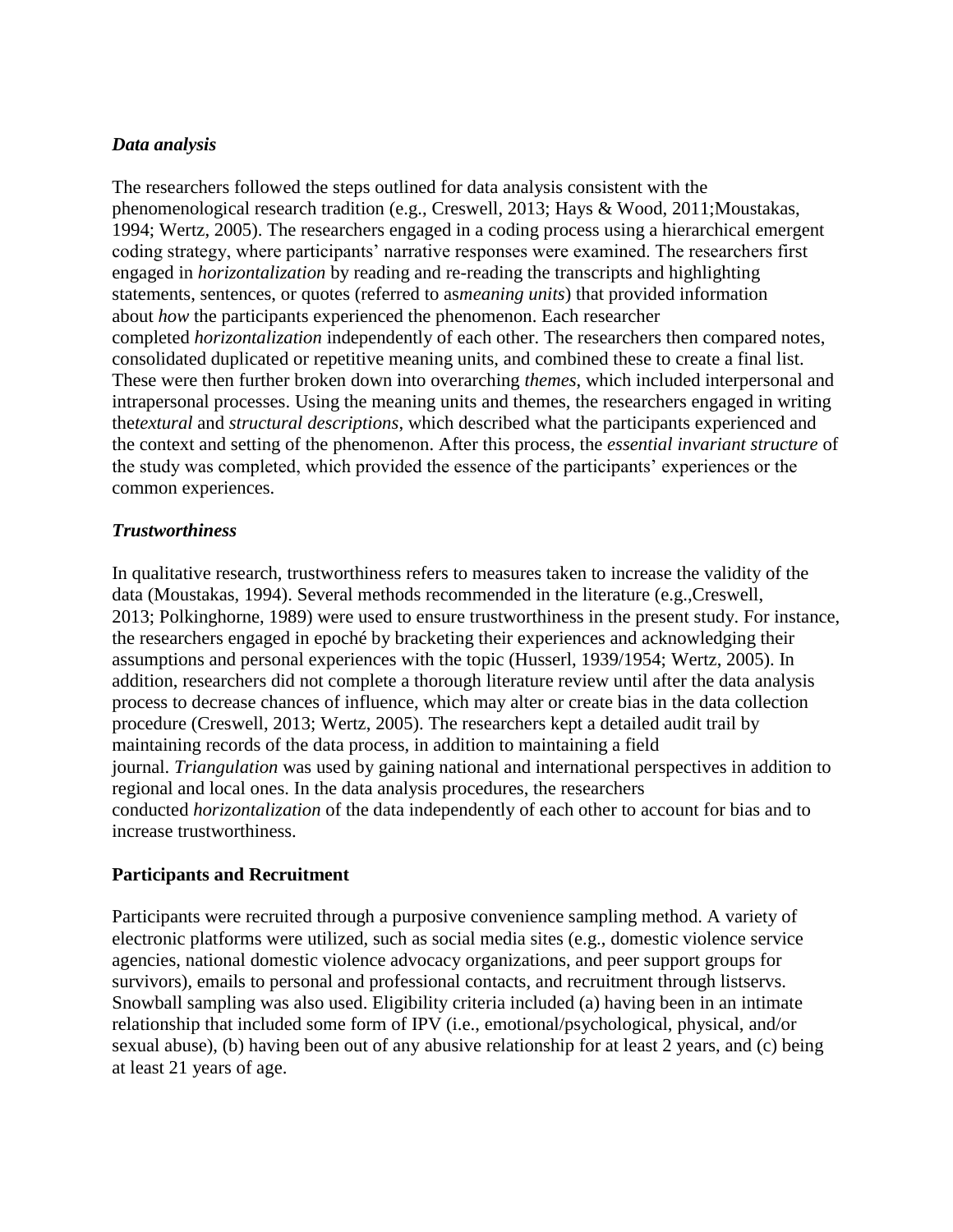### *Demographic information*

The sample  $(N = 123)$  was demographically and geographically diverse, with participants representing 31 states in the United States, plus the District of Columbia, in addition to nine other countries or territories (including Australia, Canada, England, Spain, and Cameroon). A complete list of demographic data is found in Table 1.

### **Results**

Results indicated that participants experienced a combination of interpersonal and intrapersonal processes in their journey to overcome past abuse. *Intrapersonal processes* included (a) regaining and recreating one's identity, (b) embracing the freedom and power to direct one's own life, (c) healing from the mental and physical health symptoms of the abuse, (d) fostering acceptance and forgiveness with self and abuser, (e) education and examination of abusive relationships, (f) determining whether and how to enter new intimate relationships, and (g) acknowledging the long-term process of overcoming abuse. *Interpersonal processes* included the themes of (a) building positive social support and relationships and (b) using ones' experiences with abuse to help others.

## **Intrapersonal Processes to Overcoming Abuse**

Participants described intrapersonal processes involved in overcoming abuse. Intrapersonal experiences are generally known to be internal to oneself and related to emotion, self-regulation, awareness, and knowledge. Seven categories were intrapersonal in nature.

## *Regaining and recreating one's identity*

A common theme in participants' responses involved regaining and recreating one's identity, post-abuse. This included (a) regaining self-esteem and self-worth that was damaged by the abuser, (b) finding the way back to one's "old self," and (c) creating a new identity, post-abuse. In describing their process of overcoming abuse, participants explained how their abusers had disempowered them to the point that self-esteem and sense of individuality and worth was lost, or, at the very least, severely damaged. One participant in the study explained, "Being in an abusive relationship often shifts your view of yourself. A lot of times you will feel powerless and useless. Your self-esteem is almost non-existent at some points." Having low self-esteem and a sense of worthlessness made the recovery process much more difficult. One participant noted, "At the beginning it was really hard because of all the mental damage he did to me. My selfesteem was so down that I hated myself and did not think I was worth anything." Participants recounted the process of recovering an identity or sense of self that they had prior to the abuse but felt that they lost through the experience of being in an abusive relationship. As one participant stated, "I felt like as time went by I slowly gained pieces of myself back. I slowly started to see myself as attractive again, loved being around myself, and just loving me." Participants described their experiences of discovering and gaining a new sense of self or identity that may be different from their identity prior to the abuse. One participant recalled the questions she faced as she attempted to discover who she was: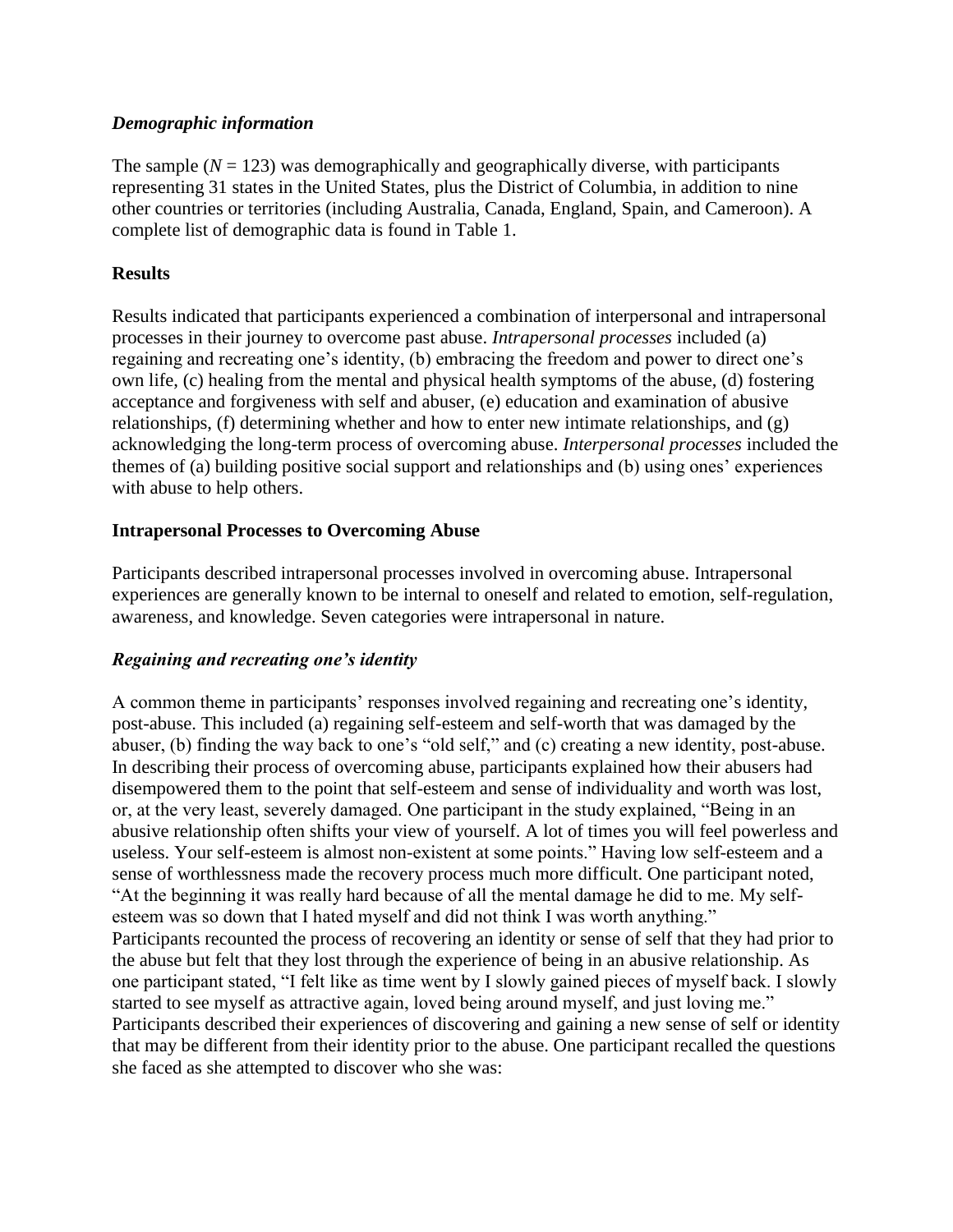Who am I? What do I love? How do help others? How can I be an advocate? What am I passionate about? I have to act like nothing is holding me back, and push towards making a difference, investing in myself and others, and following my dreams.

Regaining and recreating one's identity post-abuse is a complex process comprised of building up one's self-esteem and sense of worth, described by participants as essential in the recovery process.

#### *Embracing the freedom and power to direct one's own life*

After leaving an abusive relationship—in which abusers exert power and control, make major decisions, and work to disempower their victims—regaining power is a difficult but important process. This category included statements that reflected (a) participants recognizing their freedom and power to make choices about their own lives and (b) participants taking steps to embrace that freedom, such as by embarking on a new career or making other big and small changes in their lives based on their own choices and freedom to have self-determination. One participant noted the difficulty in finding herself again, especially in the context of the stigma of being a survivor.

For many years, I struggled to regain my power and my voice. The biggest hurdle (and most rewarding triumph) was when I 'came out' as a survivor . . . I no longer have to hold my secrets and let them distill into shame.

Participants described how certain moments illuminated a new reality for them and reminded them that they had the choice to direct their own lives and make their own choices. One participant shared, "I can spray on some perfume in the morning without thinking 'Uh oh—I'm not allowed to wear perfume.' His rules don't apply anymore and you don't even think of them." Participants also shared the actual steps they took to realize their freedom, such as finding jobs, new friends, and becoming engaged in different activities. Participants explained that taking steps toward independence and becoming autonomous was a key part of the process to regain freedom and power after abuse. One participant noted,

> I decided never to give up my independence. I took back my maiden name . . . I learned to be comfortable not having a date or partner for activities and events . . . I learned to manage finances, home, car, repairs, etc. on my own . . . I became involved in women's issues and groups . . . I went back to college for my MA.

Statements in this category highlighted the difficult process of taking steps toward independence and freedom post-abuse but also illustrated the courage and determination of the participants in the study.

#### *Healing from the mental and physical health symptoms of the abuse*

Participants in the current study explained that overcoming abuse meant healing from the abuse and all that it entailed. Thus, this category included (a) survivors' recognition of the physical and/or mental health consequences stemming from the abuse they experienced and (b) the steps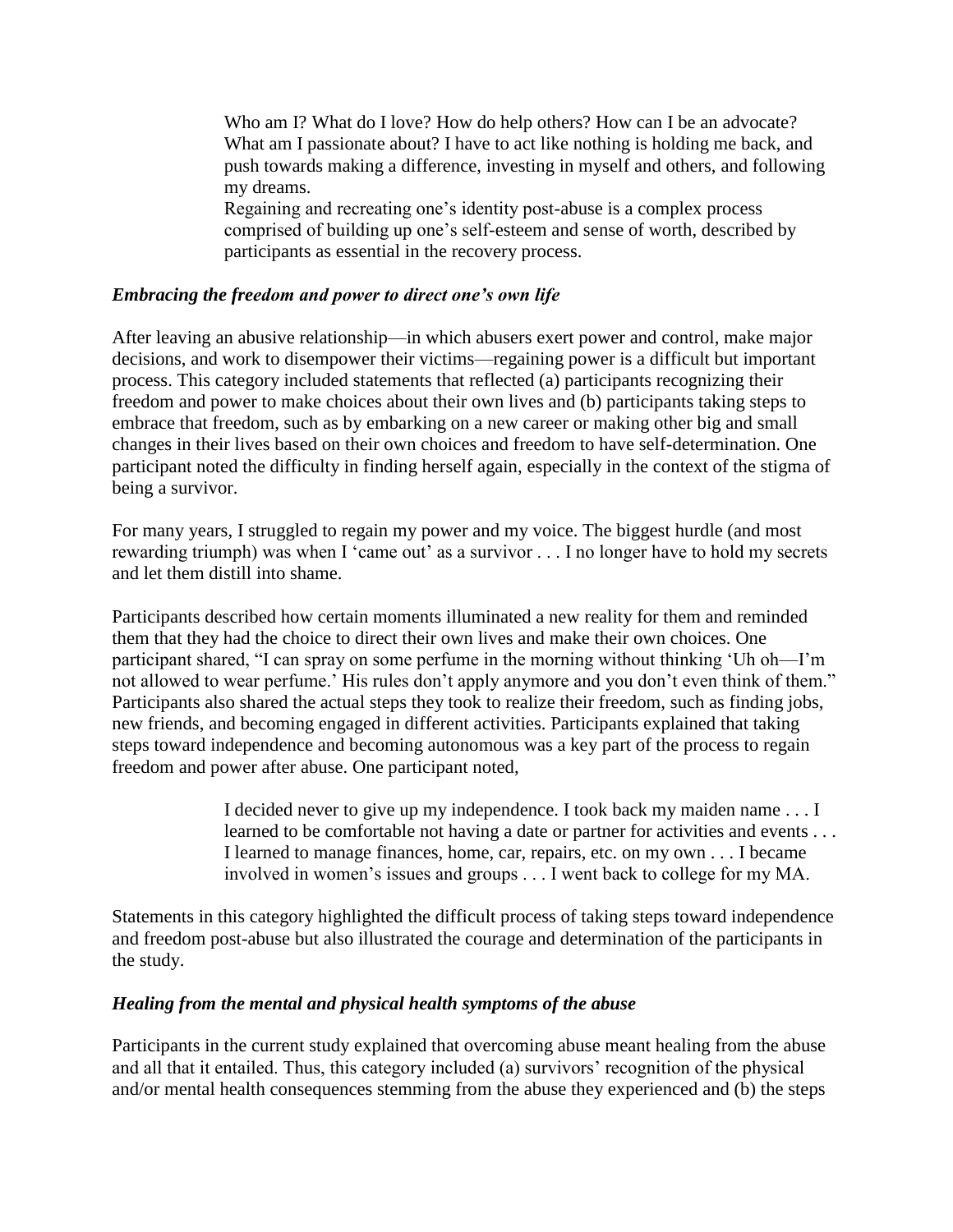that survivors took following abuse to promote positive, optimal physical and health functioning (i.e., not just managing negative symptoms).

One participant explained that recognizing the fact that she was a victim was the first step toward healing: "Having someone *name* that I was a victim of domestic violence started the journey." One theme that was frequently described by participants as essential to their healing process included some form of therapy or support group, in addition to medical care to target physical wounds.

Participants spoke of the seeming rollercoaster ride of emotions that followed the abuse, including anger, fear, sadness, and hopelessness. One participant explained how her journey to healing included "going to the gym, becoming involved in school, giving back to the community, empowering myself, going to counseling, and going to doctors."

## *Education and examination of abusive relationships*

While learning about abuse was a key element in the aforementioned *healing process*, it is listed as a separate category for the purpose of this article, as it is a distinct and essential component. In this category, statements address participants' experiences of (a) learning about the dynamics of abusive relationships and (b) using that knowledge to examine past experiences with abuse. Statements demonstrated a recognition that the perpetrator was responsible for the abuse, realizations that participants had, in fact, experienced abuse, and a greater understanding of how their experiences related to experiences of abuse among other survivors. A first step in this process was frequently referred to by participants as a recognition and acceptance that abuse had taken place. "First I had to recognize it as abuse, which was very difficult for me. From there, it became easier to overcome. I needed to understand what happened, view it realistically, and forgive myself for being a participant." Participants described their journey of recognizing they needed to leave a dangerous situation with their abuser, and how that journey continues postabuse. One participant stated, "I am a strong, educated woman. And I am still floored by how much control he [had] and still tries to have over me."

Participants shared that learning about IPV and dynamics of abusive relationships was essential in their healing process and in understanding and overcoming their abusive relationship. One participant stated, "Learning about DV and IPV has helped me to identify the patterns of power and control that ruined my life." Participants explained that knowledge of the underlying patterns of control and power within IPV relationships helped them make sense of their experiences and empowered them to overcome and move forward.

## *Fostering acceptance and forgiveness with self and abuser*

This category reflected a process toward moving forward in one's life and finding peace. Included were statements reflecting (a) participants accepting their own experiences, (b) moving toward forgiveness of themselves, and (c) moving toward forgiveness of their abuser.

To move forward, participants explained that accepting what had happened was essential in discontinuing trying to change the past. One participant stated that moving on meant "to just quit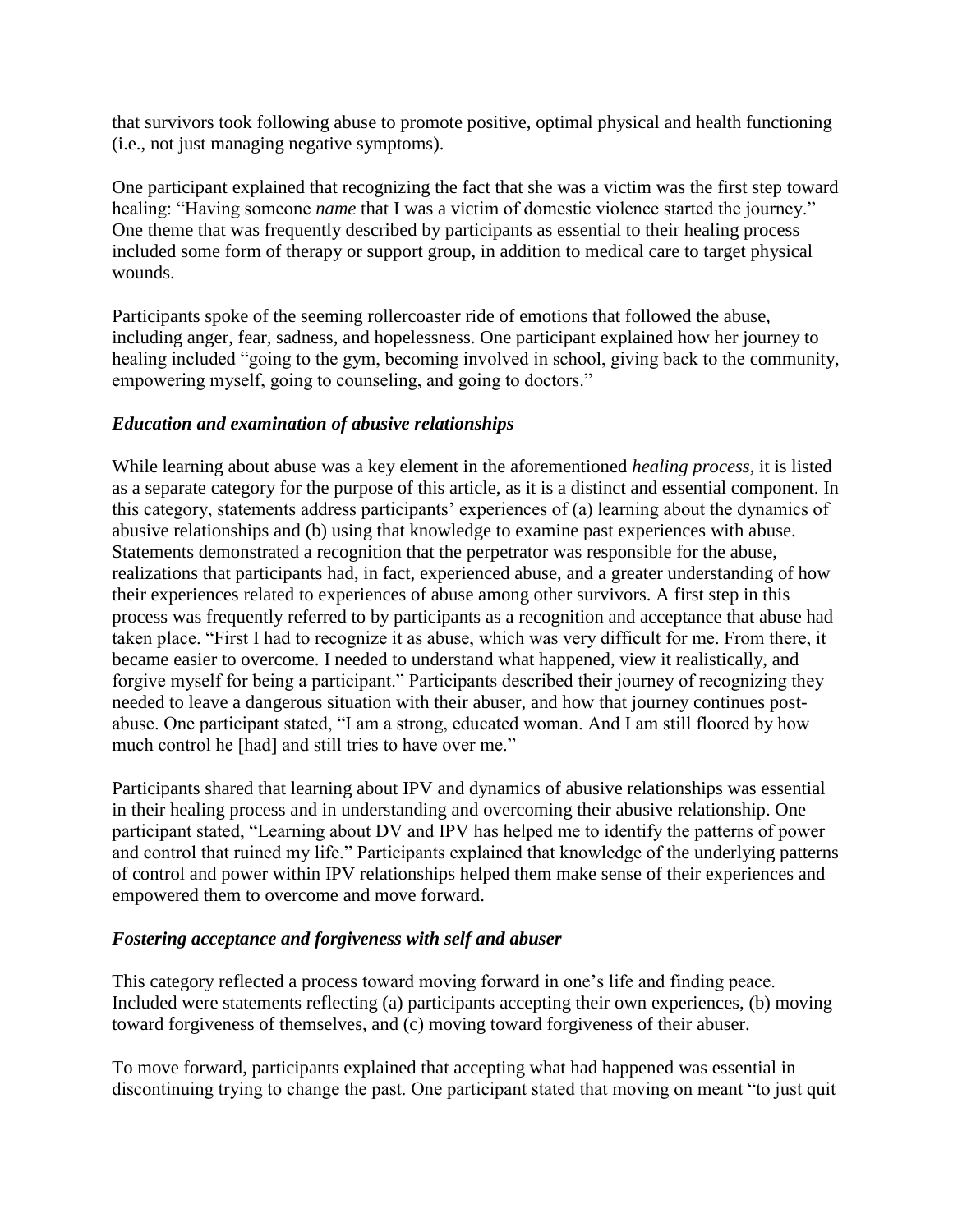asking 'why' and reliving the past every day for years. I have to let it go even though it is painful." Another explained, "It is easy to fall into a pattern of self-pity and blame." While participants explained that accepting that the abuse had taken place was a difficult process, forgiving themselves was even more challenging. Many participants blamed themselves for not getting out sooner or blamed themselves for the abuse itself. One participant stated, "It is a lifetime process of reflection, learning, and forgiveness. There are many layers to healing and with support, prayer, and determined focus life can change."

For many participants, trying to forgive their abuser was part of their healing process. One participant explained how forgiveness allowed her to free herself from her past: "I have forgiven my perpetrator and I have forgiven myself for thinking that I could be to blame. I have allowed myself to love again and to be loved." Another participant explained that forgiveness, while ideal, is exceptionally difficult: "I am still trying to forgive him . . . but that is very, very hard to accomplish because of the damage done to my children and me." While some participants did not find forgiveness of the abuser to play a significant role in their healing, most participants found this to be an important part of their process.

### *Determining whether and how to enter new intimate relationships*

Navigating through post-abuse romantic life was a challenge for many participants who described this process as containing (a) participants' perspectives toward new relationships, in particular how they decided whether and how to enter new intimate relationships and maintain safety and wellness in the process, and (b) participants' expressed desire to not repeat patterns found in their past abusive relationships, whether that was through intentionally choosing to remain single or by carefully considering how to safely enter new relationships. For participants who did choose to enter new relationships, statements reflect their views and actions related to how they embraced love and intimacy within new relationships. Statements also addressed challenges they experienced in new relationships. Participants described the difficult process of regaining trust in new intimate partners and also being hypersensitive to red flags: "I can pick up on a man who wants to control me . . . there are plenty of signs. I drop them." Participants also discussed the difficulty of properly evaluating new relationships and fear of becoming stuck. One participant noted,

> I was hypersensitive to abuse-signals and warning signs, which made me prematurely end relationships . . . I think I was just too scared to become stuck, like I had with my abuser.

Another participant explained the safety measures she takes prior to dating: "I double checked who I was seeing to make sure the information was correct—background checks." Some participants in the study made the choice to not pursue intimate relationships, and instead focus on finding purpose and meaning in other ways. Some were simply too afraid of becoming involved intimately again, whereas others felt that they needed to heal completely before attempting to enter into a relationship. One participant stated, "I gave up the idea of ever dating again. I stay busy and try to focus on work and my children and grandson." Another one shared, "I cannot even think about dating or marrying again. I feel too damaged. I can only handle taking care of myself right now." Some participants stated that while they have not excluded the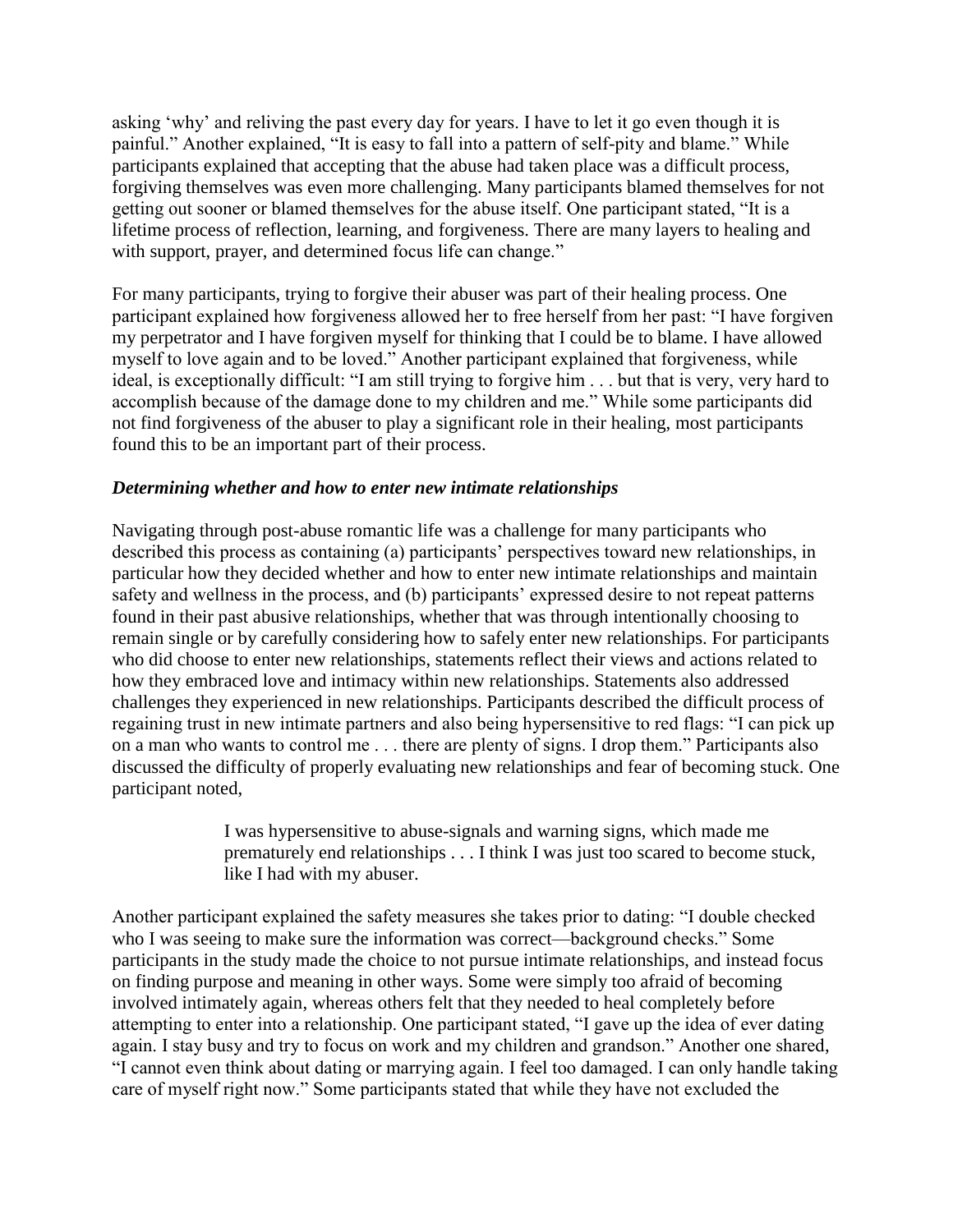possibility of future intimate relationships, they recognize that journey will take time and will require a lot of work and therapy.

Despite the challenges, participants shared that they were able to find loving intimate partners, post-abuse. However, a common theme included the difficulty of navigating these relationships and the importance of the partner's patience, compassion, and understanding. One participant shared what it was like being in a healthy loving relationship, but still facing challenges: "I do not jump as much when he reaches for me or feel afraid. It's always a continuous journey but I'm slowly but surely feeling like a better me." Another participant explained,

> My husband had to earn my trust and slowly break down my wall, but he was patient and willing to do it for me . . . He has promised never to hurt me like that and never has. It took years for me to totally trust him.

Another participant explained, "His consistence, understanding and gentleness have been a major contributor to my passage toward healing. This was not an easy task; rather, one that required both of us to be diligent and transparent in ways I often found frightening." One participant explained the continuous work required in a new intimate relationship: "We continue to work through the nuances of survival and trauma—this is an everyday exercise." Navigating through new intimate relationships was a complex and multifaceted process for participants, involving a great deal of trust, fear, risk, and love.

## *Acknowledging the long-term process of overcoming abuse*

This category reflected the notion that overcoming abuse is a long-term process, which many participants described as an ongoing journey. Statements reflecting the *journey metaphor* are included here. The journey was viewed as both (a) positive and uplifting and (b) painful and emotional. Some participants described the process as one that was ongoing even after they had *overcome* the past abuse by establishing safety in their lives. One participant explained, "It is a journey, and a complicated one for sure. It is like a rollercoaster with constant ups and downs. You doubt yourself at times, but you are strong when you need to be . . . " For others, it seemed like the future seemed bleak, with triggering events putting a wrench in the works. This participant described her journey as a grieving process:

> I am still overcoming abuse, and probably will be for a really long time. Five years of intense psychological, verbal, emotional, financial, sexual, and physical abuse has scarred me in ways that I don't realize until something triggers a memory, a feeling, or a thought. It is like a grieving process. There is denial, anger, confusion, doubt, sadness, and acceptance. And sometimes you can be all over the place in that process, and sometimes a little thing will start the process all over again.

Triggers from abuse experiences frequented participants' stories in various ways. Some participants described how coping with the symptoms of abuse changed over time. Some participants initially resorted to destructive coping strategies, such as consuming drugs and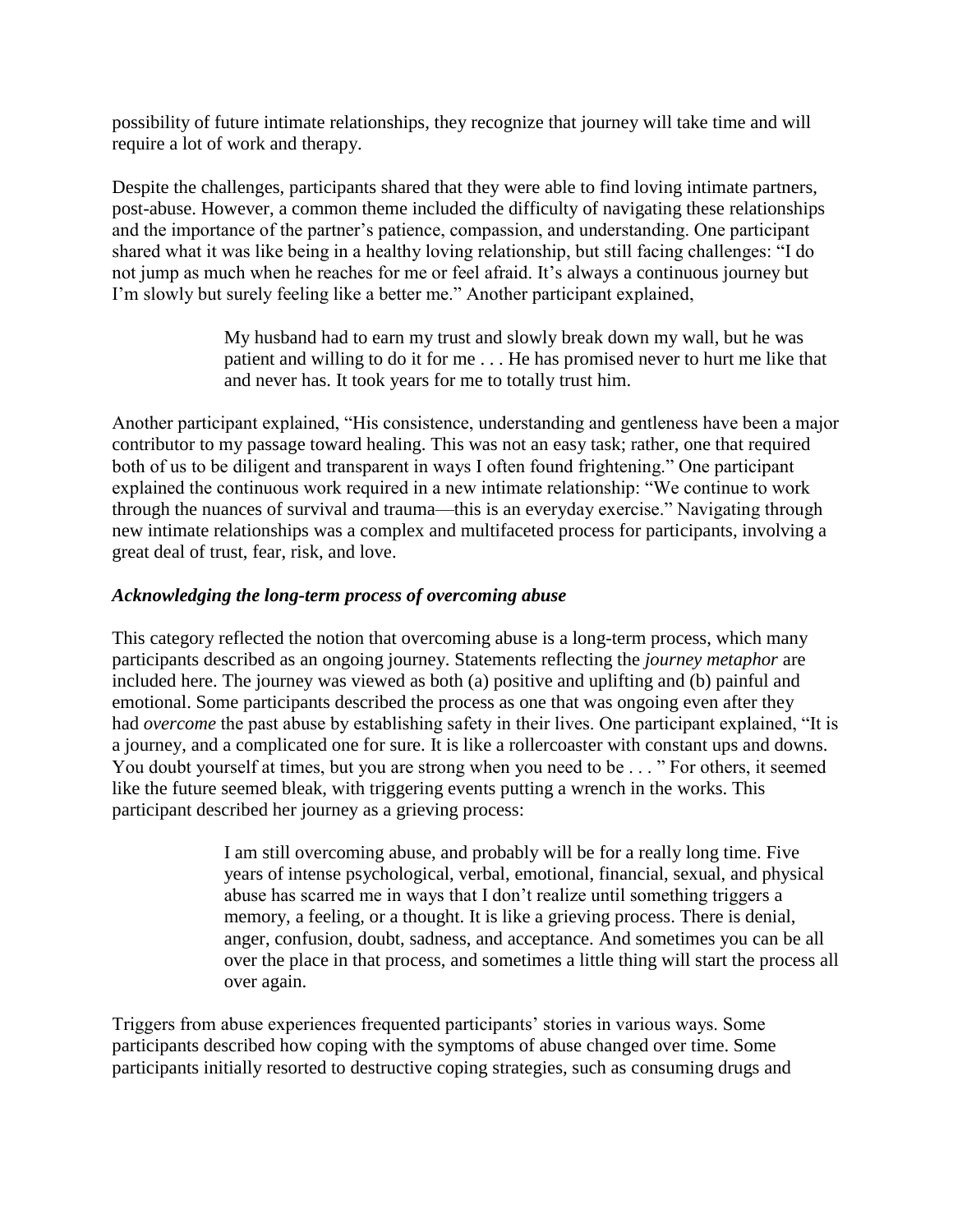alcohol, while others coped through therapy, friendships, and family support. In a metaphor, one participant's statement summarized an enduring theme in participants' stories:

> I don't think many people manage to *complete* their journeys after suffering serious abuse. You can try and tarmac over the cracks, but they are still there. To outsiders the road may look smooth, but beneath the surface I believe it is still pretty bumpy. A winding road, full of switchbacks and hump-back bridges that goes on and on.

Participants' experiences bear witness to the disempowering nature of abusive relationships. Furthermore, their journeys reflect the complex processes of recognizing that they had value and a sense of self-worth.

# **Interpersonal Processes to Overcoming Abuse**

Interpersonal processes are generally known as those that occur in relation to others. This may include listening, problem solving, negotiating, and assertiveness, or overall interactions with others. Results suggested that the participants experienced several interpersonal processes. Two themes, in particular, were interpersonal in nature; these included (a) building positive supports and (b) using one's experiences of abuse to help others who are struggling.

# *Building positive social support and relationships (i.e., not in the context of an intimate relationship)*

This category addressed the steps that survivors took to build, strengthen, and maintain supportive, positive social support networks, such as friends, family members, co-workers, fellow community members, support group members, professional helpers, and faith communities. Participant statements include (a) regaining trust in others, (b) creating a positive context for parenting, and (c) taking steps to repair, or choose to end, relationships that may have been damaged as a result of their experiences with abuse.

Finding safe and trustworthy individuals was a struggle for many participants who had been isolated and cut off from support in their abusive relationships. Participants shared stories of reaching out to family and friends who minimized the abuse or blamed the survivor. Others still did not understand the extent of the abuse the victim had undergone and were not supportive or helpful. To counteract negative interactions, some participants had to create new networks of support and eliminate negative ones. One participant stated, "I built a new support system of people who love me, make me accountable for irrational decisions, and are committed to my personal growth, not just their own." Another one recalled, "I changed the people I hung out with . . . associated myself with positive people . . . started speaking [to] spiritual leaders." Participants learned to "set boundaries for myself in terms of the friendships that I kept; language that I allowed others to use in my presence . . . " which at times included the difficult decision to break contact with family members.

Overwhelmingly, participants shared in their stories that social support was essential in their process of overcoming abuse, not only in terms of both friends and family but also in terms of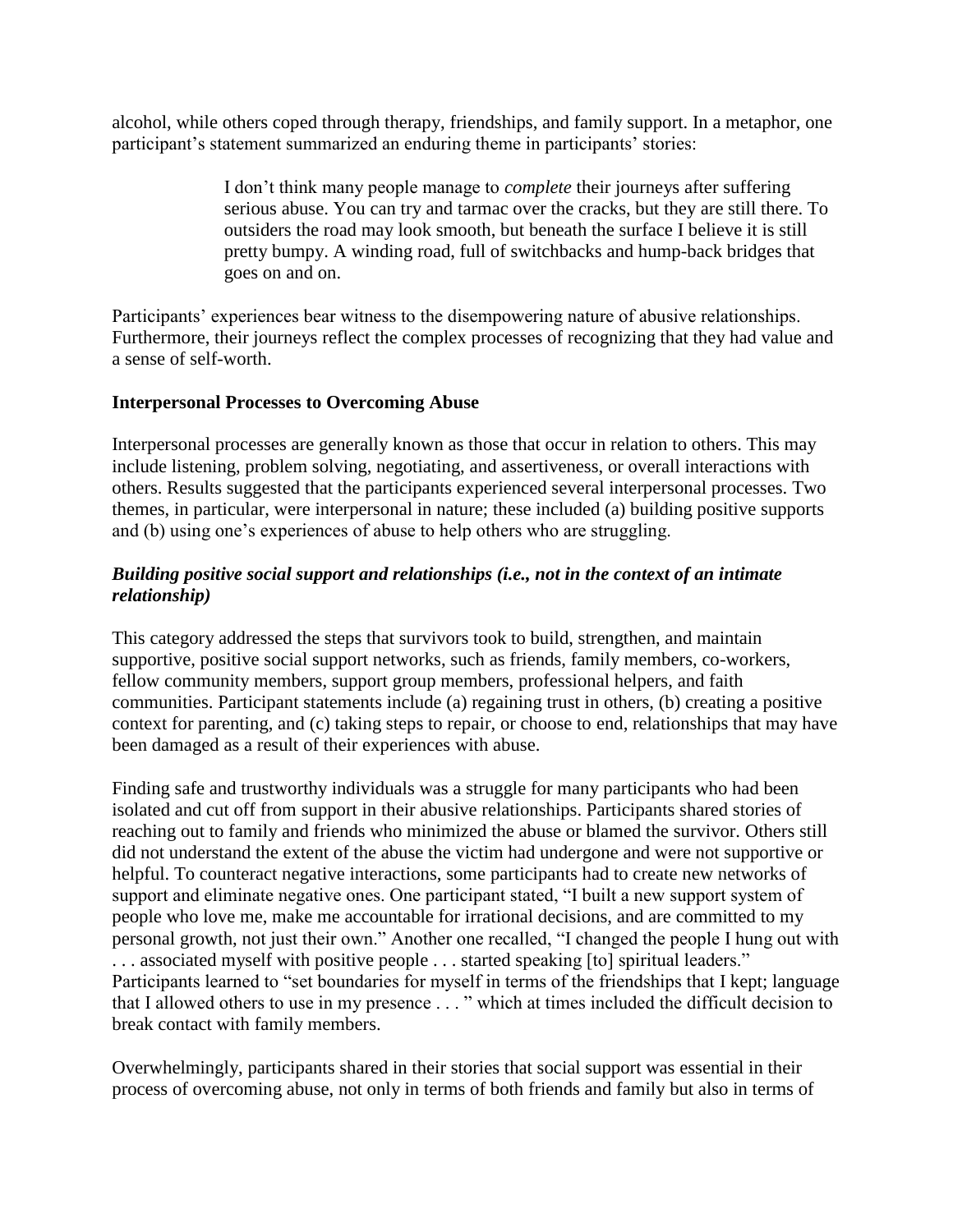counseling and support groups. One participant recalled, "Support, support, support. This is what got me and my children through the initial aftermath of leaving my ex-husband." Another one explained the importance of connecting with others in a similar situation:

> The key points for me were the fact that I was able to gain a support system that understood my fear and what I had been through. I was able to join support groups that had other people affected by violence that could understand and we could relate with each other.

Participants explained that the process of opening up and trusting others was difficult and slow, but rewarding and essential for healing. Building relationships with safe and healthy people was a recurring theme in many categories. While difficult, many participants experienced social support as being an essential component in overcoming abuse.

# *Using ones' experiences with abuse to help others*

This theme included participants (a) using their own experiences to advocate for other survivors and to share their stories and (b) experiencing personal healing and empowerment by helping others.

A recurring theme included using one's own experience as a springboard for advocacy. One participant stated, "I went back to school and earned my BA in sociology and social work and worked at a domestic violence/sexual assault agency helping other people like me with overcoming abuse." Another participant stated, "I realized there were other people who were lost out there in the flurry of abuse. I had done good work to heal myself, now it was time to help others."

Participants also recalled experiencing a sense of personal healing and empowerment through the process of helping others and sharing their own stories. One participant stated, "I am now a DV advocate and this has been very therapeutic and has forced me to deal with some of my 'stuff' to better serve my clients." Many participants used their experiences to not only help others but also to become empowered in the process. Advocacy is a main component of overcoming IPV, which is further elaborated in a separate article by these authors (Murray, King, Crowe, & Flasch, in press).

## **Discussion**

The goal of the present study was to better understand the lived experiences and complex processes that survivors experience as they overcome past abuse. Results revealed interpersonal and intrapersonal processes that guided survivors' recovery. The findings of the study are illustrated with The Triumph Process Model of Recovering From Past IPV (see [Figure](http://jiv.sagepub.com/content/early/2015/08/07/0886260515599161.full#F1)  [1\)](http://jiv.sagepub.com/content/early/2015/08/07/0886260515599161.full#F1). *Intrapersonal processes* were defined as internal experiences and included (a) regaining and recreating one's identity, (b) embracing the freedom and power to direct one's own life, (c) healing from the mental and physical health symptoms of the abuse, (d) fostering acceptance and forgiveness with self and abuser, (e) education and examination of abusive relationships, (f) determining whether and how to enter new intimate relationships, and (g) acknowledging the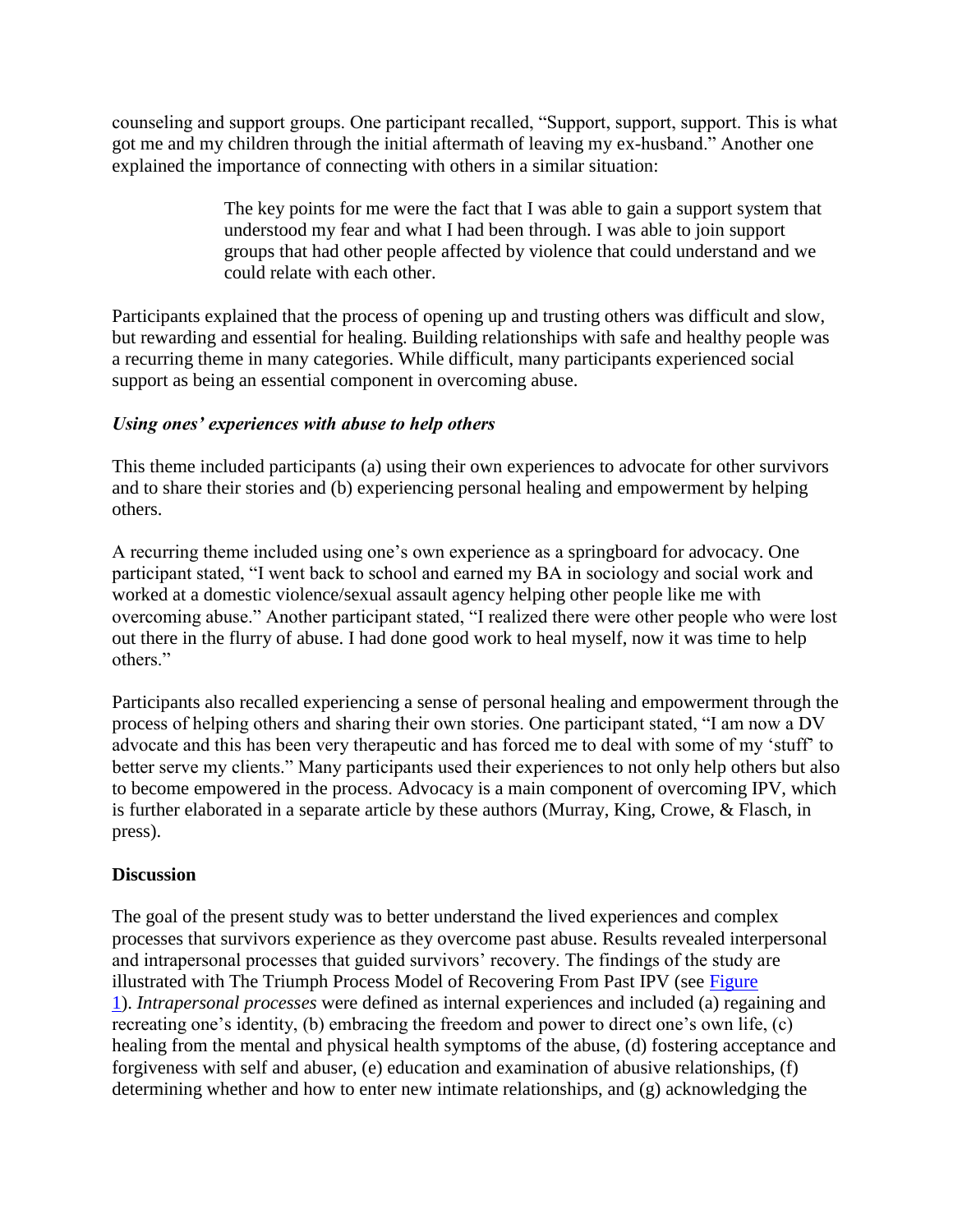long-term process of overcoming abuse. The core part of the intrapersonal processes was participants' description of finding their "old self" or recreating a new identity, which encompassed becoming empowered and moving forward in an abuse-free and trusting context.



*Interpersonal processes* were defined as processes that occurred within a social context or in relation to others, and included themes of (a) building positive social support and relationships and (b) using ones' experiences with abuse to help others. Themes in this category reflected the importance of establishing a safe and trusting support network, connecting with other survivors, and helping others by becoming an advocate. Participants discussed the complex processes that were experienced post-abuse and in the recovery time thereafter. They talked about the importance of social support, education about IPV, and rebuilding the self. In addition, participants experienced a need to accept and forgive, move on, and use their experiences to advocate and help others in similar situations. While healing from emotional and physical abuse is an intricate process which most participants related to as a continuous journey, the process was one through which many participants created meaning and found peace.

# **Understanding Factors of Overcoming Past Abuse**

Consistent with previous research on post-traumatic growth (Ai  $& Park, 2005$ ), survivors in the current study reported finding meaning in their lives following their abusive experiences. In fact, many went on to become advocates for others, for themselves, and found ways to reclaim their identities in ways that enhanced their strengths and quality of life. Furthermore, as previously found by [Allen and Wozniak \(2010\)](http://jiv.sagepub.com/content/early/2015/08/07/0886260515599161.full#ref-3) and [Farrell \(1996\),](http://jiv.sagepub.com/content/early/2015/08/07/0886260515599161.full#ref-7) participants in the present study also experienced their recovery as a process involving numerous internal and external factors, including psychological and social elements.

Several models were proposed in previous literature on IPV recovery, including the Merritt-Gray [and Wuest \(1995\)](http://jiv.sagepub.com/content/early/2015/08/07/0886260515599161.full#ref-11) Reclaiming Self model, which was comprised of the two themes of *not going*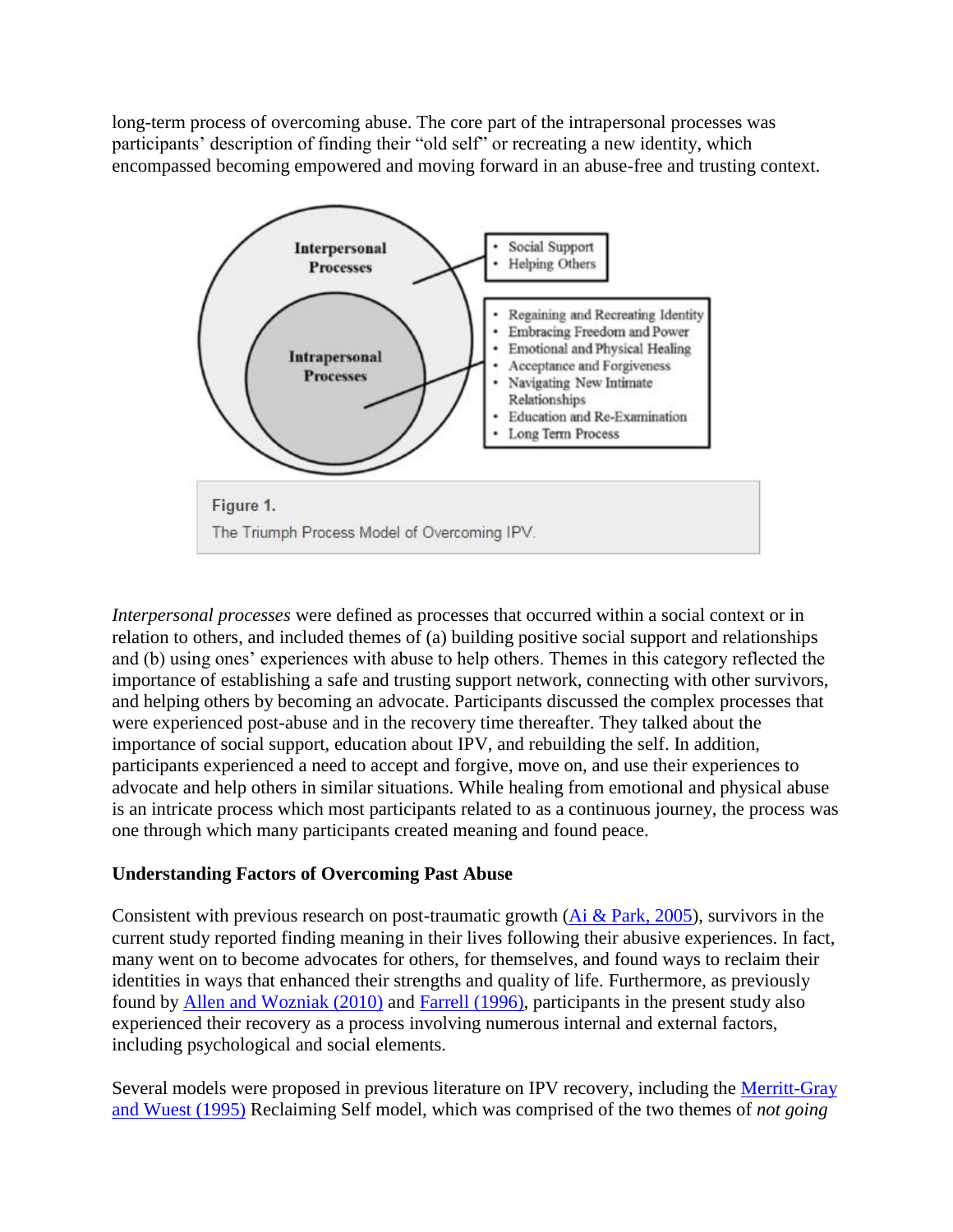*back* and *moving forward.* Results from the current study mirrored this model, in that survivors explained their processes of establishing a physical distance from their past (e.g., new employment, housing, and education) in addition to creating a new future where they build themselves up (e.g., regaining identity and self-esteem, and creating new social supports). Hou et al.'s (2013) Reconstructing the Self model also reflects many of the participants' experiences in the current study. For instance, Hou's et al. model includes themes of shame, empowerment, acceptance, and helping others, which were identified in the current study, as participants navigated the complexities of recovery. Furthermore, [Farrell's \(1996\)](http://jiv.sagepub.com/content/early/2015/08/07/0886260515599161.full#ref-7) stages of flexibility, awakening, relationship, and empowerment can be distinguished in the results of the current study. For example, social relationships played a significant role in survivors' ability to rebuild trust, set boundaries, and receive support, whereas awakening and empowerment were part of survivors' process to gain self-esteem and build up their post-abuse identities. The participants in the current study also underwent a healing process similar to that outlined in [Smith's](http://jiv.sagepub.com/content/early/2015/08/07/0886260515599161.full#ref-22)  [\(2003\)](http://jiv.sagepub.com/content/early/2015/08/07/0886260515599161.full#ref-22) Stages in Recovering From Past IPV model, where survivors embarked upon both psychological and physical healing in a stage-like manner. This was also similar to the process outlined by [Allen and Wozniak's \(2010\)](http://jiv.sagepub.com/content/early/2015/08/07/0886260515599161.full#ref-3) Rites of Passage model, where three stages identified the recovery process (i.e., separation, liminality, and incorporation).

A common theme in previous models included stage-like processes of recovery, which incorporate some sense of "leaving behind the abusive relationship" prior to embarking on healing and regaining oneself. However, contrary to the models where survivors move from one stage to another (e.g., leaving behind abuse, struggle, healing, and growth; [Smith, 2003\)](http://jiv.sagepub.com/content/early/2015/08/07/0886260515599161.full#ref-22), the results from the current study indicated that recovering from abuse is not a linear process that occurs in a systematic order, but rather one that is intertwined and cycles through various junctures over time. To illustrate this phenomenon, some survivors explained that, for example, triggers brought up years into the recovery process could catapult them back to where they needed to re-experience parts of the recovery process that they previously felt were complete. Thus, the recovery process is neither one that has a predetermined beginning nor an end, but rather is composed of numerous factors that cycle through as survivors move through life.

Underrepresented in previous literature is the notion of navigating through new intimate relationships as well as becoming an advocate to others. These two themes represented important components of participants' stories in the current study, but were either limited or lacking in previous literature. For instance, some survivors decided that personal healing and recovery was more important than choosing to ever enter into romantic partnerships. Others were too frightened to do so, despite having a desire to find a healthy partner, in fear that the partner would end up being abusive. Further still, some survivors struggled to distinguish healthy from unhealthy relationships and found themselves prematurely ending healthy relationships due to past triggers. In addition, finding ways to trust loving intimate partners was a journey in and of itself, as it required support, patience, and understanding. Still, survivors were able to find love and be part of healthy and safe partnerships. Advocacy and helping others were also a major part of survivors' recovery process. Survivors found peace by helping others who had been in similar situations, and through that, they found purpose and meaning in their own experiences and in their own lives.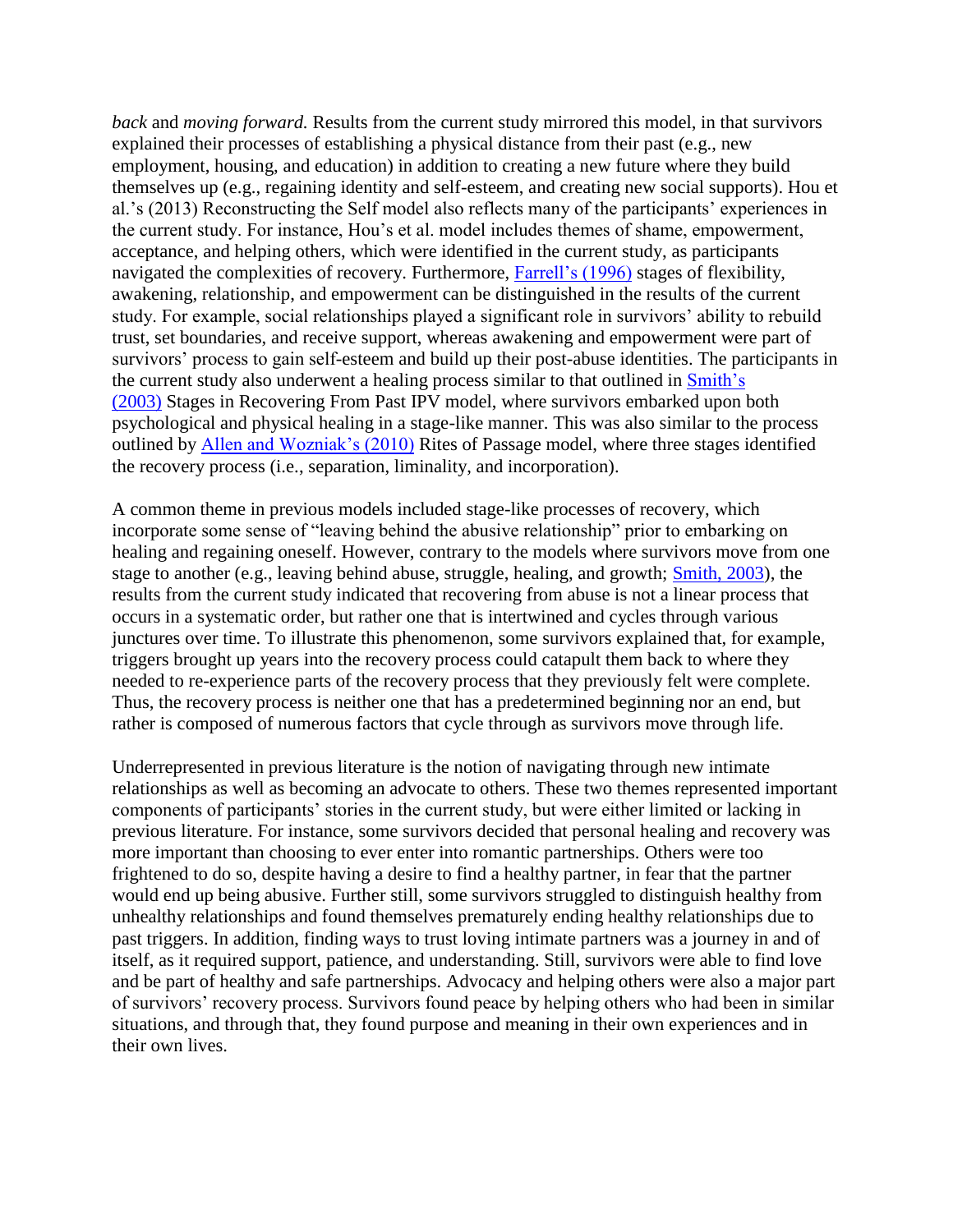In sum, IPV victimization carries a risk of long-term consequences that can affect survivors for years to come. And yet, it is also important for researchers, practitioners, and survivors themselves to understand that positive outcomes are possible following abuse as well. Certainly, experiencing abuse within an intimate relationship need not be a lifetime sentence to negative physical and mental health consequences, repeated victimization, and a substandard life course. Rather, survivors of past abusive relationship can achieve optimal health, positive intimate and other social relationships, and fulfilling work and lives. Although the participants in the current study were diverse in the extent to which they viewed themselves as having overcome their past abuse, their experiences offer insights into the processes that survivors encounter as they move toward positive outcomes in the aftermath of abuse.

## **Limitations**

While this study provides rich data describing the experience of a large, diverse sample, it is not without limitations. One limitation is the deviation from typical phenomenological methodology, which usually uses face-to-face interviews with a localized sample. As described in the Method section, the researchers decided that a geographically diverse sample was necessary for the richness and transferability of the present study. In addition, the stigma attached to the population of IPV survivors called for an anonymous, yet narrative, data collection method. As such, participant responses included narrative responses to a select few questions on an electronic questionnaire; thus, follow-up questions, clarifications, and prompts were compromised, as was the personal nature of a face-to-face interview. Despite the fact that online narrative questionnaires, while acceptable, are not ideal for qualitative data collection [\(Creswell,](http://jiv.sagepub.com/content/early/2015/08/07/0886260515599161.full#ref-6)  [2013\)](http://jiv.sagepub.com/content/early/2015/08/07/0886260515599161.full#ref-6), the researchers recognized the limitations of the method and found that the benefits of gaining a large representative sample outweighed the limitations.

Another limitation included the fact that most participants were Caucasian/White (83.7%), followed by 8.9% Hispanic/Latino/Latina, 4.1% African American/Black, 2.4% Native American, and 3.3% "Other." These numbers may not be representative of all victims/survivors, and the findings should be interpreted with this in mind. Furthermore, a limitation includes the fact that the present study was part of a larger study, which involved a three-part survey; thus, fatigue could have prevented participants from adequately answering some of the questions. Many participants had been out of their abusive relationships for several years, and thus, their recollections of earlier parts of the recovery process may be affected by memory and psychological distance. In addition, the responses were self-reported, potentially introducing bias and subjectivity on experiences of recovery.

Finally, participants' stories were reported in a way that did not discriminate between the types of abuse they had experienced, magnitude of abuse, years in abusive relationships, or whether they were male or female. In addition, it is possible that some form of abuse (e.g., emotional) was still ongoing for the 30.1% of participants who had some form of contact with their abuser due to custody arrangements or other needs. Thus, the recovery processes that survivors go through may differ based on these factors, which was not explored in this study. Furthermore, the recruitment of participants may also have had an effect on the findings of this study. Participants were recruited through a variety of methods, including domestic violence agencies, listservs, other online modalities, word of mouth, and snowball sampling. Thus, the recovery process may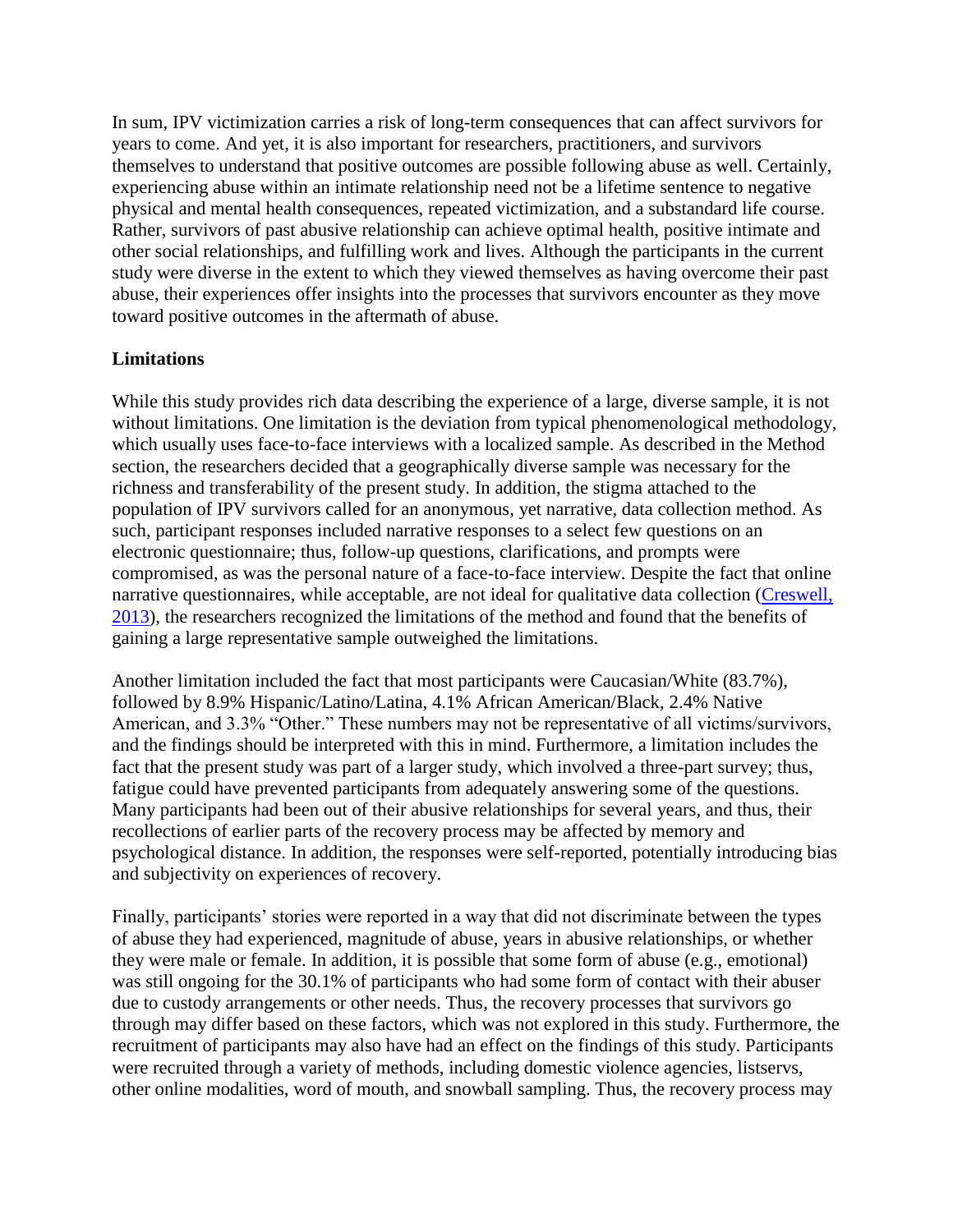differ depending on where the participants were recruited from (i.e., whether they had access to services, magnitude of violence).

#### **Implications for Research and Practice**

### *Implications for research*

With emerging awareness of IPV in recent decades, research has emphasized pathology, intervention strategies, prevention efforts, and better understanding the immediate crisis and effects of IPV [\(Allen & Wozniak, 2010\)](http://jiv.sagepub.com/content/early/2015/08/07/0886260515599161.full#ref-3). In other words, focus has regularly been placed on *how to leave* and *how to stay out of* an abusive relationship. However, little focus has been placed on understanding the process of what happens*after* someone leaves an abusive relationship and how they build safe, non-violent, and meaningful lives. This process is different from simply avoiding consequent abusive relationships, and is an important one to understand, as survivors of IPV habitually experience long-term mental-health, interpersonal, career, and physical problems as a result of the abuse [\(WHO, 2012\)](http://jiv.sagepub.com/content/early/2015/08/07/0886260515599161.full#ref-27).

To the researchers' knowledge, this study was the first of its kind examining the recovery process of overcoming IPV with a large, geographically diverse sample. Future research might use the framework of the present study to investigate, in depth, the themes identified here. For instance, the role of advocacy and navigating new intimate relationships were essential in survivors' recovery experiences, but have not been extensively examined in the framework of IPV recovery. In addition, the categories identified in the current study might serve as springboards for future quantitative assessments, which could aid in identifying survivors' recovery processes and help practitioners provide resources and counseling accordingly. Future research might also attempt to investigate practitioners' competence working with survivors who may be experiencing specific parts of the recovery process. Finally, future research may examine the different recovery processes for survivors who experienced varying types of abuse, magnitude of abuse, years in abusive relationships, male versus female survivors, and the difference between survivors who recover more successfully than do others. Instrument development on the recovery process may be an area for researchers to explore.

## *Implications for practice and policy*

In the United States, somewhere between 30% and 35% of women report that they have been abused by an intimate partner at some point in their lives, and the number in clinical populations is likely even higher [\(Murray & Graves, 2012;](http://jiv.sagepub.com/content/early/2015/08/07/0886260515599161.full#ref-18) [WHO, 2012\)](http://jiv.sagepub.com/content/early/2015/08/07/0886260515599161.full#ref-27). Thus, practitioners need to be prepared to not only properly understand dynamics of IPV and help those who are current victims, but they also need to understand key processes involved in recovery. By better understanding how survivors of IPV recover from abuse, practitioners can more accurately target intervention strategies and support their clients. In addition, better understanding the recovery process may inform policy, legislation, and training and shed new light on implementation of effective treatment, resources, and community support for survivors. A key finding in the present study is the cyclical and highly personal nature of recovery. Thus, it is important that practitioners value and understand the individual nature that survivors experience as they recover from abuse, as each survivor's journey is unique and different from another's. However, the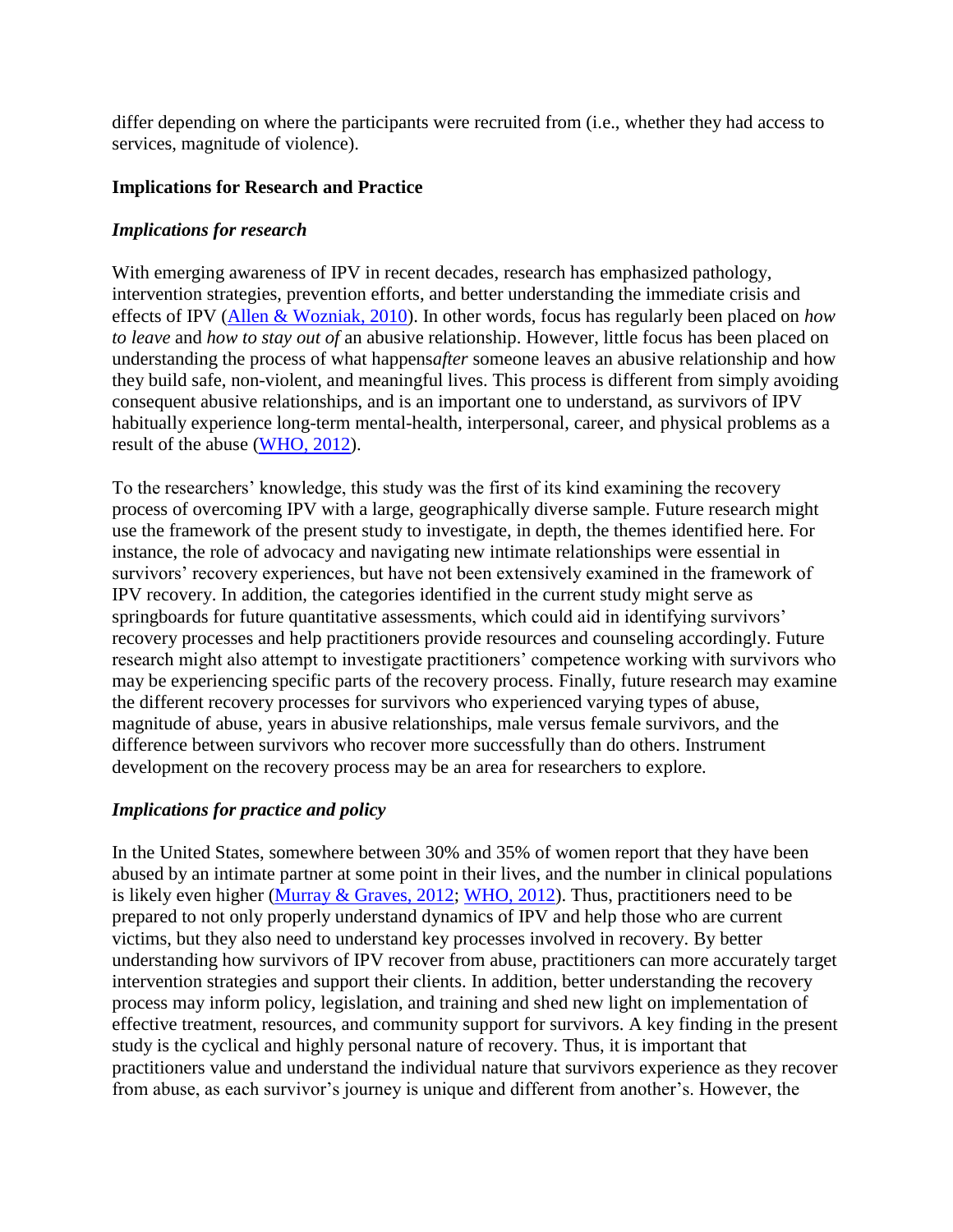processes involved for survivors of this study may be used as a framework for exploring clients' stories and making sense of their own individual recovery processes. In fact, sharing the experiences of other survivors with clients at differing stages in the recovery process may help them gain insight and awareness into their own situations and may provide a forum for discussion and empowerment.

This study was an essential first step in better understanding the key processes in overcoming and recovering from abusive relationships using a large diverse sample and a qualitative methodology. Survivors' experiences bear witness to the disempowering nature of abusive relationships, but their journeys also reflect the complex, challenging, and heroic processes of recovering and finding meaning and purpose post-abuse.

## **Article Notes**

**Declaration of Conflicting Interests** The author(s) declared no potential conflicts of interest with respect to the research, authorship, and/or publication of this article.

### **Funding**

The author(s) received no financial support for the research, authorship, and/or publication of this article.

### **Author Biographies**

**Paulina Flasch**, MS, EdS, NCC, LPCA, RMHCI, is a doctoral candidate at the University of Central Florida (UCF) in the Counselor Education program, on track to graduate with her PhD in May 2016. Her clinical experience includes working with victims and survivors of intimate partner violence (IPV) and with at-risk children, adolescents, couples, and families in various community, in-home, and residential settings. Her research interests include intimate partner violence, sexuality and gender, altruism, and Jewish issues in counseling.

**Christine E. Murray**, PhD, LPC, LMFT, is an associate professor, coordinator of the Couple and Family Counseling Track in the Department of Counseling and Educational Development at the University of North Carolina at Greensboro (UNCG), and co-founder of the See the Triumph Campaign. She teaches graduate-level courses in family counseling, family violence, sexuality counseling, and counseling research. Her primary research interest relates to bridging the gap between research and practice in the area of not only domestic violence but also IPV prevention, recovery, reducing stigma, community approaches, and more. She is the lead author of the book *Responding to Family Violence*.

**Allison Crowe**, PhD, LPC, NCC, ACS, is an assistant professor of counselor education at East Carolina University (ECU). She has clinical experience in residential, crisis, community agency, college counseling, and group practice settings. Her research and scholarship focuses on stigma toward adults with mental illness, treatment issues with severe and persistent mental illness, and eradicating the shame that still surrounds seeking mental health treatment in the United States. She is the co-founder of the See the Triumph Campaign.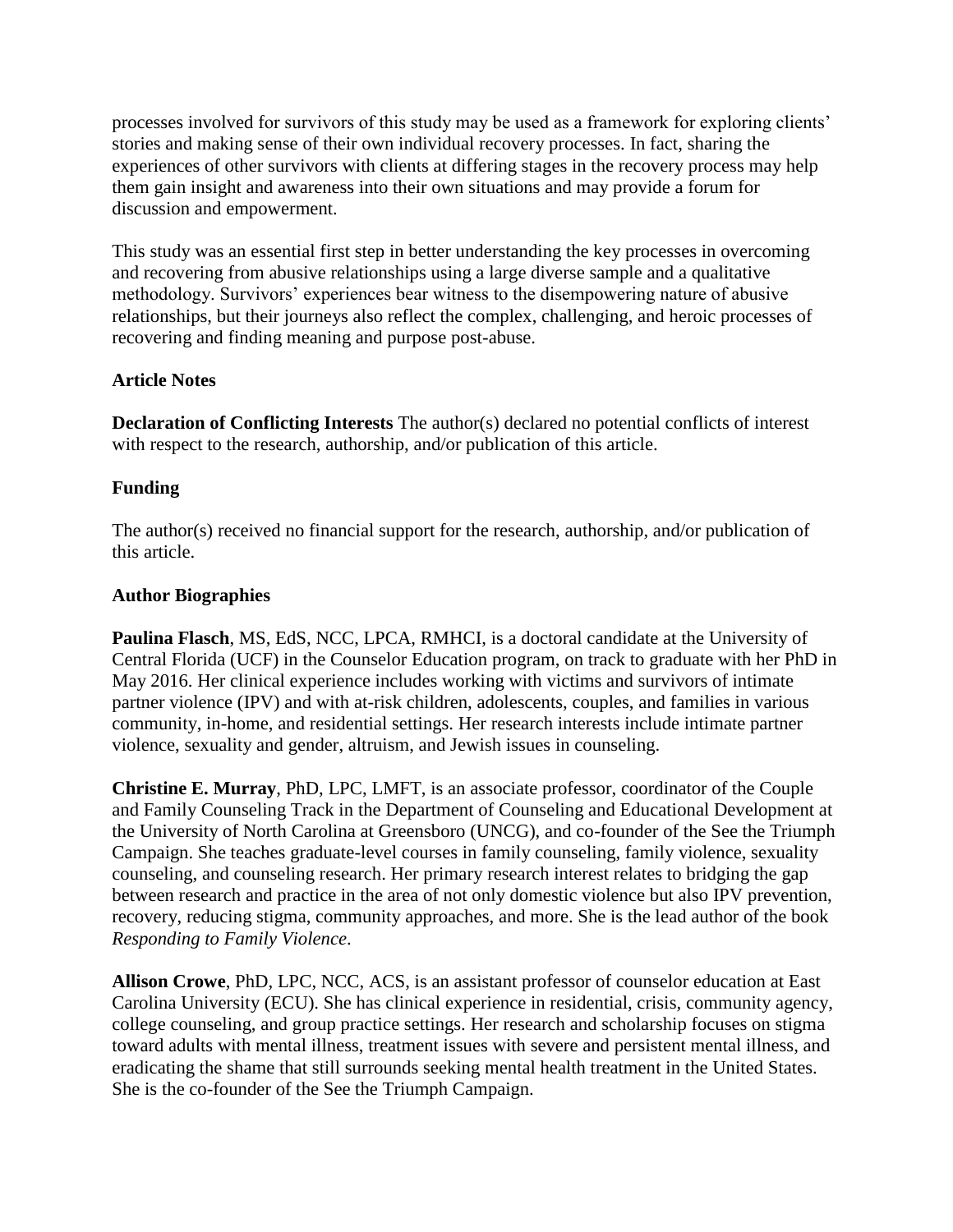#### **References**

- Ai A. L., Park C. L. (2005). Possibilities of the positive following violence and trauma: Informing the coming decade of research. Journal of Interpersonal Violence,20, 242- 250. 10.1177/0886260504267746
- Alexander P. C., Tracy A., Radek M., Koverola C. (2009). Predicting stages of change in battered women. Journal of Interpersonal Violence, 24, 1652- 1672.10.1177/0886260509331494
- Allen K. N., Wozniak D. F.(2010). The language of healing: Women's voices in healing and recovering from domestic violence. Social Work in Mental Health, 9, 37- 55. 10.1080/15332985.2010.494540
- Burt M. R., Katz B. L. (1987). Dimensions of recovery from rape: Focus on growth outcomes. Journal of Interpersonal Violence, 2, 57-81. 10.1177/088626087002001004
- Centers for Disease Control and Prevention (CDC). (2015, May 28). *Intimate partner violence*. Retrieved from **<http://www.cdc.gov/violenceprevention/intimatepartnerviolence/>**
- Creswell J. W. (2013). *Qualitative inquiry and research design: Choosing among five approaches*. Thousand Oakes, CA: Sage.
- Farrell M. L. (1996). Healing: A qualitative study of women recovering from abusive relationships with men. Perspectives in Psychiatric Care, 32, 23-32. 10.1111/j.1744- 6163.1996.tb00511.x
- Hays D. G., Wood C. (2011). Infusing qualitative traditions in counseling research designs. Journal of Counseling & Development, 89, 288-295.
- Hou W.-L., Ko N.-Y., Shu B.-C. (2013). Recovery experiences of Taiwanese women after terminating abusive relationships: A phenomenological study. Journal of Interpersonal Violence, 28, 157-175. 10.1177/0886260512448851
- Husserl E. (1954). *The crisis of European sciences and transcendental phenomenology* ( Carr D. Trans.). Evanston, IL: Northwestern University Press. (Original work published 1939)
- Merritt-Gray M., Wuest J. (1995). Counteracting abuse and breaking free: The process of leaving revealed through women's voices. Health Care for Women International, 16, 399- 412.

Moustakas C. (1994). *Phenomenological research methods*. Thousand Oaks, CA:Sage.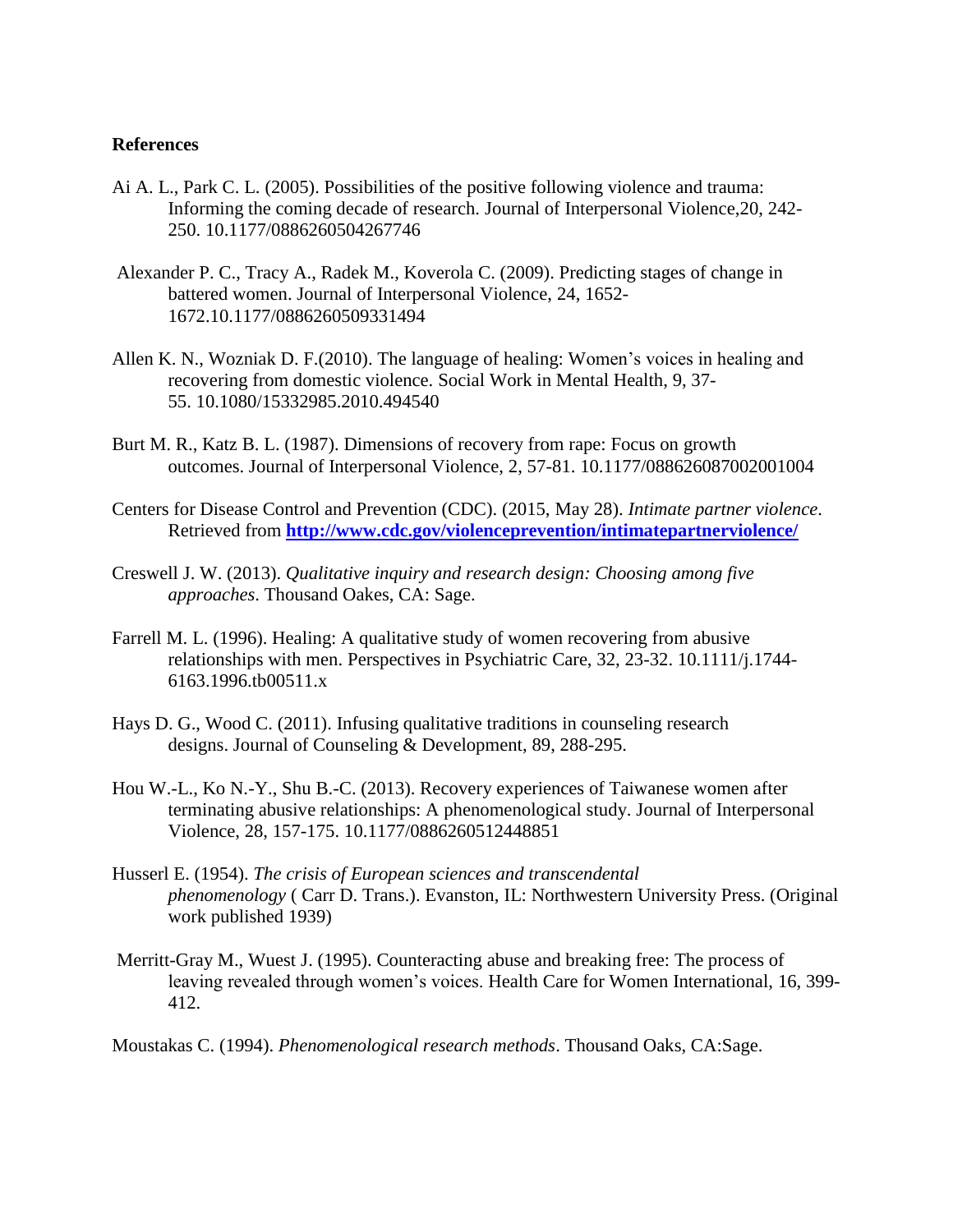- Murray C. E., Crowe A. (2015). *See the triumph*. Retrieved from **[http://http://www.seethetriumph.org/](http://http/www.seethetriumph.org/)**
- Murray C. E., Crowe A. (in press). The impact of stigma on survivors of intimate partner violence: Implications for counseling. In Javier R., Herron W. (Eds.), *Domestic violence*. New York, NY: Jason Aronson.
- Murray C. E., Crowe A. (under review). Counseling advocacy competencies in action: Lessons learned through the see the triumph campaign.
- Murray C. E., Crowe A., Brinkley J. (2015). The stigma surrounding intimate partner violence: A cluster analysis study. Partner Abuse, 6(3), 320-336.
- Murray C. E., Crowe A., Flasch P. (2015). Turning points: Critical incidents prompting survivors to begin the process of terminating abusive relationships. The Family Journal, 23(3), 228- 238.
- Murray C. E., Graves K. N. (2012). *Responding to family violence*. New York, NY:Routledge.
- Murray C. E., King K., Crowe A., Flasch P. (in press). Survivors of intimate partner violence as advocates for social change. Journal for Social Action. Advance online publication.
- National Coalition Against Domestic Violence. (2015). *National statistics*. Retrieved from **<http://www.ncadv.org/learn/statistics>**
- Polkinghorne D. E. (1989). Phenomenological research methods. In Valle R. S.,Halling S. (Eds.), *Existential-phenomenological perspectives in psychology* (pp. 41- 60). New York, NY: Plenum Press.
- Smith M. E. (2003). Recovery from intimate partner violence: A difficult journey. Issues in Mental Health Nursing, 24, 543-573. 10.1080/01612840390207980
- Song L.-y. (2012). Service utilization, perceived changes of self, and life satisfaction among women who experienced intimate partner abuse: The mediation effect of empowerment. Journal of Interpersonal Violence, 27, 1112- 1136.10.1177/0886260511424495
- Steinus V. M. K., Veysey B. M. (2005). "It's the little things": Women, trauma, and strategies for healing. Journal of Interpersonal Violence, 20, 1115- 1174.10.1177/0886260505278533
- Tjaden P., Thoennes N. (2000). *Extent, nature, and consequences of intimate partner violence: Findings from the National Violence Against Women Survey*. Washington, DC: U.S. Department of Justice. Retrieved from **<https://www.ncjrs.gov/pdffiles1/nij/181867.pdf>**